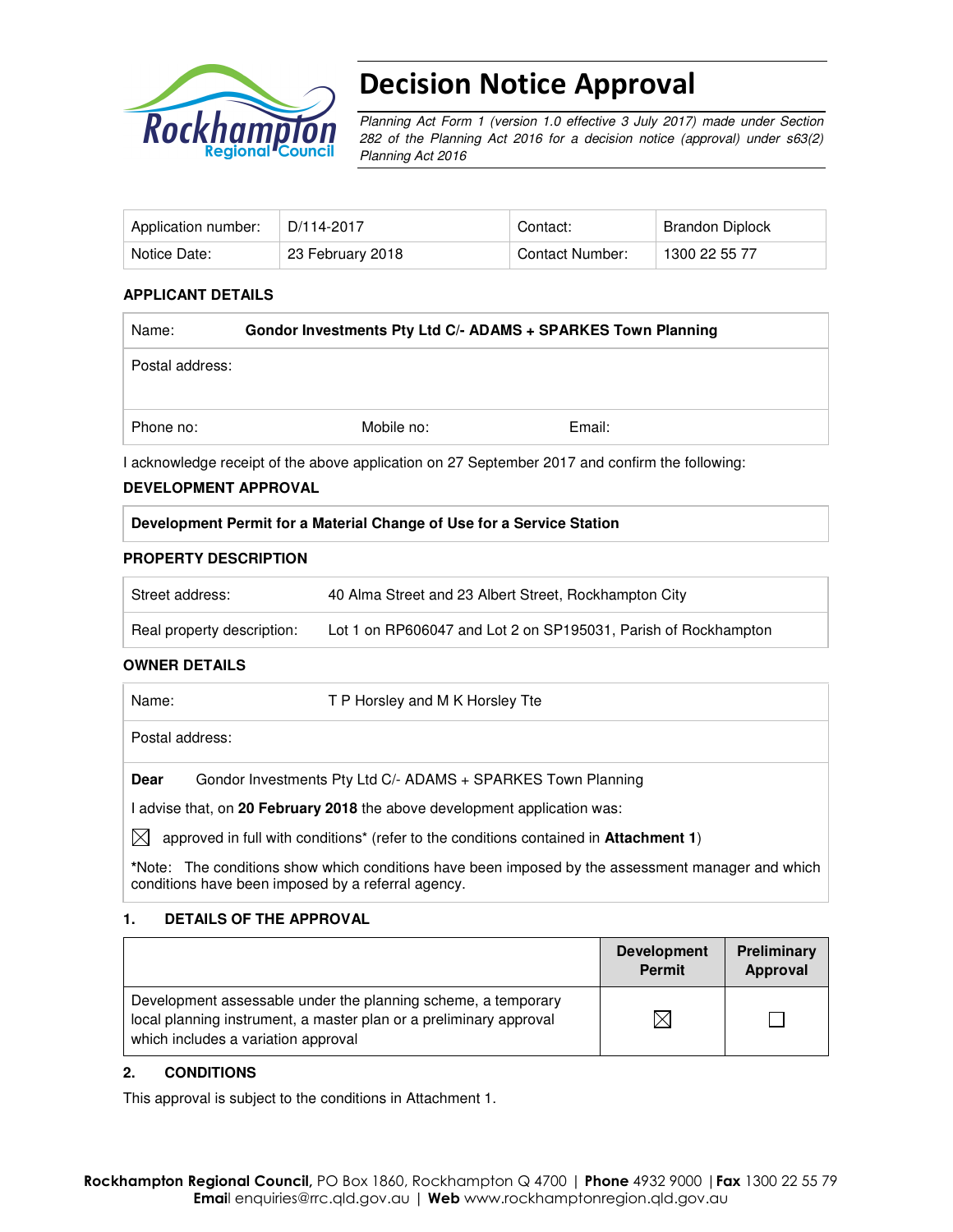#### **3. FURTHER DEVELOPMENT PERMITS REQUIRED**

Please be advised that the following development permits are required to be obtained before the development can be carried out:

| Type of development permit required | Subject of the required development permit |
|-------------------------------------|--------------------------------------------|
| <b>Operational Works</b>            | Road Works                                 |
|                                     | <b>Access and Parking Works</b>            |
|                                     | <b>Stormwater Works</b>                    |
|                                     | Roof and Allotment Drainage Works          |
|                                     | Site Works                                 |
|                                     | <b>Landscaping Works</b>                   |
|                                     | <b>Advertising Signage</b>                 |
| <b>Building Works</b>               | <b>Demolition Works</b>                    |
|                                     | <b>Building Works</b>                      |
| Plumbing and Drainage Works         |                                            |

#### **4. SUBMISSIONS**

There were 0 properly made submissions received from the following submitter(s);

#### **5. REFERRAL AGENCIES**

The following Referral Agencies were activated by this application.

| For an application involving                                                                                                                                                                                           | Name of<br>agency                            | <b>Status</b> | <b>Address</b>                                                       |  |  |
|------------------------------------------------------------------------------------------------------------------------------------------------------------------------------------------------------------------------|----------------------------------------------|---------------|----------------------------------------------------------------------|--|--|
| STATE TRANSPORT INFRASTRUCTURE (State transport corridors and future State transport<br>corridors)                                                                                                                     |                                              |               |                                                                      |  |  |
| Schedule 10, Part 9, Division 4, Subdivision 2, Table 4 – Material change of use of premises near a State<br>transport corridor or that is a future State transport corridor                                           |                                              |               |                                                                      |  |  |
| Development application for a material<br>change of use, other than an excluded<br>material change of use, that is assessable<br>development under a local categorising<br>instrument, if all or part of the premises- | Department of<br>Transport and<br>Main Roads | Concurrence   | Department of<br>Infrastructure, Local<br>Government and<br>Planning |  |  |
| (a) are within 25m of a State transport<br>corridor: or                                                                                                                                                                |                                              |               | Online:                                                              |  |  |
| (b) are a future State transport corridor; or                                                                                                                                                                          |                                              |               | www.dilgp.qld.gov.au/<br>MyDAS2                                      |  |  |
| (c) are-                                                                                                                                                                                                               |                                              |               |                                                                      |  |  |
| (i) adjacent to a road that intersects with a<br>State-controlled road; and                                                                                                                                            |                                              |               | Postal:                                                              |  |  |
| (ii) within 100m of the intersection                                                                                                                                                                                   |                                              |               | <b>PO Box 113</b>                                                    |  |  |
|                                                                                                                                                                                                                        |                                              |               | Rockhampton Qld<br>4700                                              |  |  |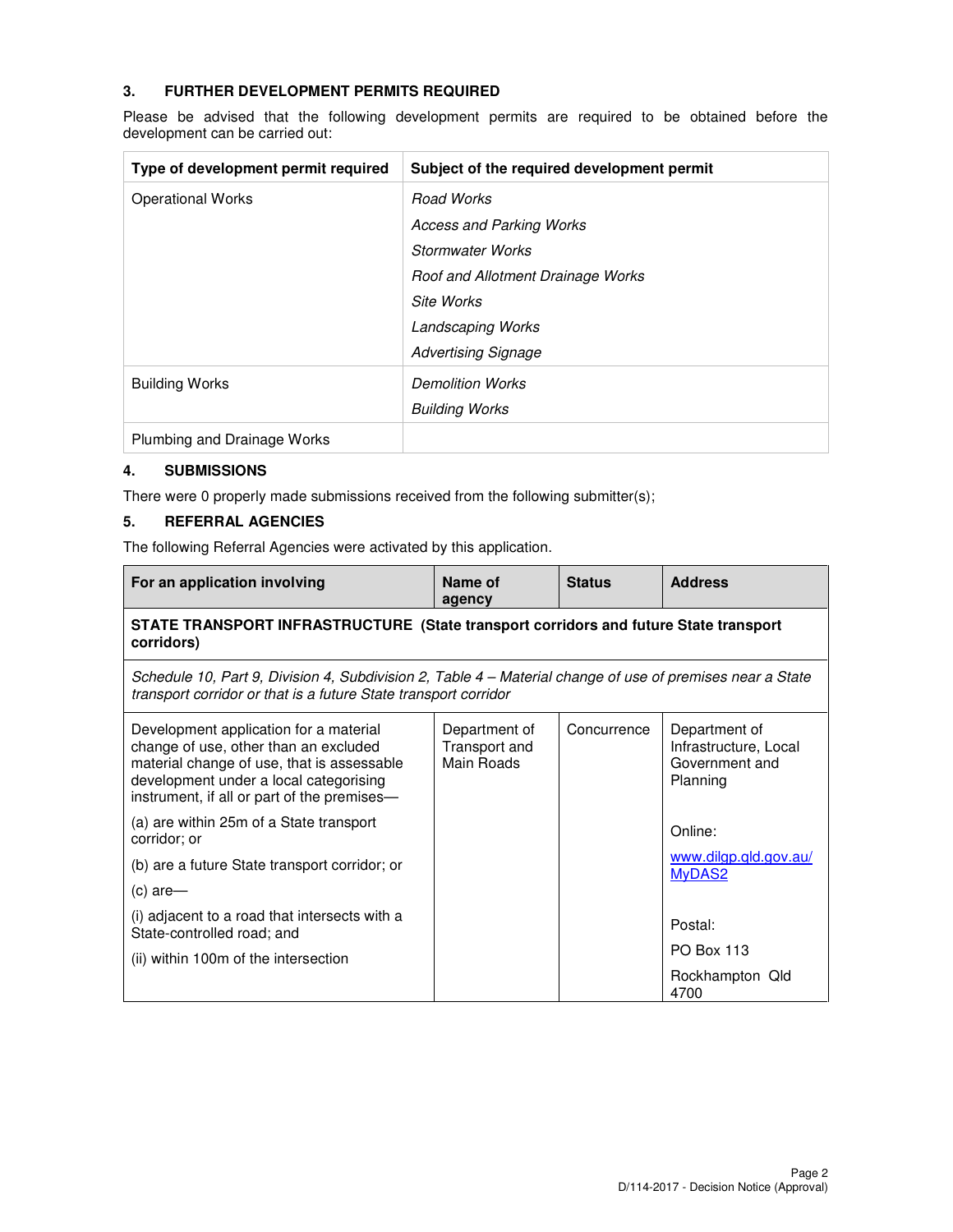#### **6. THE APPROVED PLANS**

| The approved development must be completed and maintained generally in accordance with the |  |  |  |  |  |
|--------------------------------------------------------------------------------------------|--|--|--|--|--|
| approved drawings and documents:                                                           |  |  |  |  |  |

| <b>Plan/Document Name</b>                        | Plan/Document Reference | Dated             |
|--------------------------------------------------|-------------------------|-------------------|
| Cover Sheet & Artist Impression                  | DA-000, Issue A         | 13 September 2017 |
| <b>Existing Conditions &amp; Demolition Plan</b> | DA-101, Issue A         | 13 September 2017 |
| Site Plan                                        | DA-102, Issue A         | 13 September 2017 |
| Ground Floor Plan                                | DA-201, Issue A         | 13 September 2017 |
| Elevations                                       | DA-301, Issue A         | 13 September 2017 |
| Section                                          | DA-302, Issue P3        | 12 September 2017 |
| Signage Details                                  | DA-801, Issue A         | 13 September 2017 |
| <b>Engineering Services Report</b>               | <b>Revision B</b>       | 16 September 2017 |
| <b>Technical Design Note</b>                     | 17750                   | 20 September 2017 |

#### **7. CURRENCY PERIOD FOR THE APPROVAL (S.85)**

The standard currency periods stated in section 85 of Planning Act 2016 apply to each aspect of development in this approval, if not stated in the conditions of approval attached.

### **8. STATEMENT OF REASONS**

| Description of the<br>development      | The proposed development is for a Material Change of Use - Service Station                                                                                                                                                                                                                                                                                          |  |  |  |  |  |
|----------------------------------------|---------------------------------------------------------------------------------------------------------------------------------------------------------------------------------------------------------------------------------------------------------------------------------------------------------------------------------------------------------------------|--|--|--|--|--|
| <b>Reasons for</b><br>decision         | The site's locational characteristics provide an appropriate opportunity to<br>a)<br>accommodate a service related land use that is designed and sited to<br>complement and not adversely impact on nearby sensitive land uses;                                                                                                                                     |  |  |  |  |  |
|                                        | The proposal takes advantage of the site's high exposure and accessibility to<br>the Bruce Highway and the Rockhampton CBD servicing the needs of local<br>residents and travellers passing through Rockhampton;                                                                                                                                                    |  |  |  |  |  |
|                                        | The proposed development will provide a localised convenience function and<br>C)<br>will not result in an 'out of centre' development;                                                                                                                                                                                                                              |  |  |  |  |  |
|                                        | The proposed use does not compromise the Strategic Framework in the<br>d)<br>Rockhampton Region Planning Scheme 2015;                                                                                                                                                                                                                                               |  |  |  |  |  |
|                                        | Assessment of the development against the relevant zone purpose, planning<br>e)<br>scheme codes and planning scheme policies demonstrates that the proposed<br>development will not cause significant adverse impacts on the surrounding<br>natural environment, built environment and infrastructure, community facilities,<br>or local character and amenity; and |  |  |  |  |  |
|                                        | f)<br>The proposed development does not compromise the relevant State Planning<br>Policy.                                                                                                                                                                                                                                                                           |  |  |  |  |  |
| <b>Assessment</b><br><b>Benchmarks</b> | The proposed development was assessed against the following assessment<br>benchmarks:                                                                                                                                                                                                                                                                               |  |  |  |  |  |
|                                        | Low-medium density residential zone code;                                                                                                                                                                                                                                                                                                                           |  |  |  |  |  |
|                                        | Acid sulfate soils overlay code;                                                                                                                                                                                                                                                                                                                                    |  |  |  |  |  |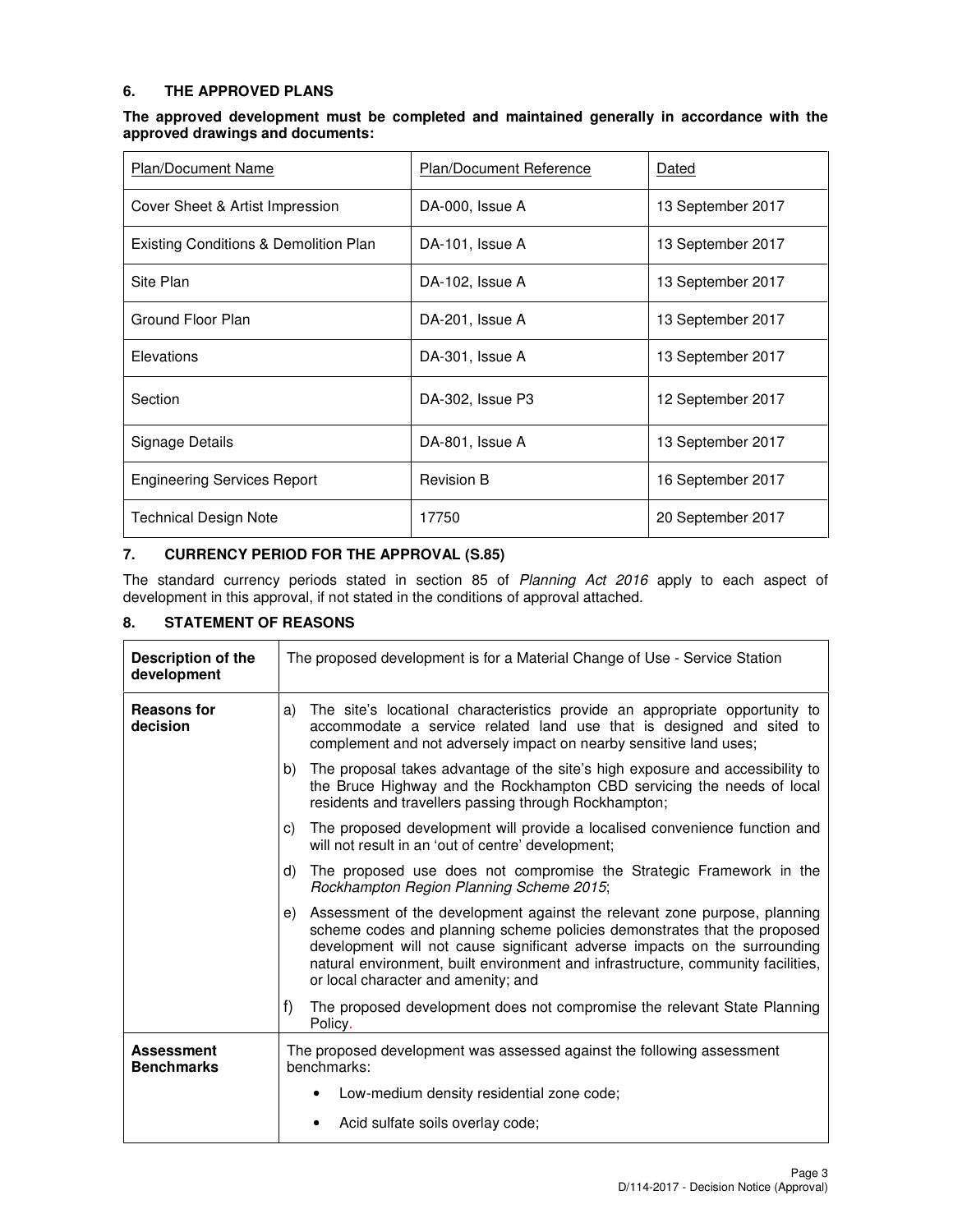|                                      | Airport environs overlay code;<br>$\bullet$                                                                                                            |                                                                                                                                                                                                                                                                                  |  |  |  |
|--------------------------------------|--------------------------------------------------------------------------------------------------------------------------------------------------------|----------------------------------------------------------------------------------------------------------------------------------------------------------------------------------------------------------------------------------------------------------------------------------|--|--|--|
|                                      | Access, parking and transport code;                                                                                                                    |                                                                                                                                                                                                                                                                                  |  |  |  |
|                                      | Landscape code                                                                                                                                         |                                                                                                                                                                                                                                                                                  |  |  |  |
|                                      | Stormwater management code;<br>$\bullet$                                                                                                               |                                                                                                                                                                                                                                                                                  |  |  |  |
|                                      | Waste management code;<br>٠                                                                                                                            |                                                                                                                                                                                                                                                                                  |  |  |  |
|                                      | Water and sewer code;<br>$\bullet$                                                                                                                     |                                                                                                                                                                                                                                                                                  |  |  |  |
|                                      | Works code; and                                                                                                                                        |                                                                                                                                                                                                                                                                                  |  |  |  |
|                                      | Filling and excavation code.                                                                                                                           |                                                                                                                                                                                                                                                                                  |  |  |  |
| <b>Compliance with</b><br>benchmarks | The development was assessed against all of the assessment benchmarks listed<br>above and complies with all of these with the exceptions listed below. |                                                                                                                                                                                                                                                                                  |  |  |  |
|                                      | <b>Assessment Benchmark</b><br>Reasons for the approval despite non-<br>compliance with benchmark                                                      |                                                                                                                                                                                                                                                                                  |  |  |  |
|                                      | Low-medium density residential<br>zone code                                                                                                            | The architectural design and built form have<br>taken into account the surrounding character<br>and amenity ensuring minimal impacts to<br>nearby residents, specifically through the<br>incorporation of acoustically treated walls to<br>mitigate noise and light emissions.   |  |  |  |
|                                      | Access, parking and transport<br>code                                                                                                                  | Given the proposed nature of the development,<br>it is not envisaged that there will be demand for<br>more than nine (9) car parking spaces, and<br>where the demand exceeds the number of<br>parks provided, there is an oversupply of<br>parking available within Alma Street. |  |  |  |
| <b>Matters prescribed</b>            | The State Planning Policy - Part E;<br>(i)                                                                                                             |                                                                                                                                                                                                                                                                                  |  |  |  |
| by regulation                        | The Central Queensland Regional Plan;<br>(ii)                                                                                                          |                                                                                                                                                                                                                                                                                  |  |  |  |
|                                      | (iii) The Rockhampton Region Planning Scheme 2015.                                                                                                     |                                                                                                                                                                                                                                                                                  |  |  |  |
|                                      | (iv) The common material, being the material submitted with the application.                                                                           |                                                                                                                                                                                                                                                                                  |  |  |  |

## **9. RIGHTS OF APPEAL**

The rights of an applicant to appeal to a tribunal or the Planning and Environment Court against a decision about a development application are set out in chapter 6, part 1 of the Planning Act 2016. For particular applications, there may also be a right to make an application for a declaration by a tribunal (see chapter 6, part 2 of the Planning Act 2016).

#### Appeal by an applicant

An applicant for a development application may appeal to the Planning and Environment Court against the following:

- the refusal of all or part of the development application
- a provision of the development approval
- the decision to give a preliminary approval when a development permit was applied for
- a deemed refusal of the development application.

An applicant may also have a right to appeal to the Development tribunal. For more information, see schedule 1 of the Planning Act 2016.

The timeframes for starting an appeal in the Planning and Environment Court are set out in section 229 of the Planning Act 2016.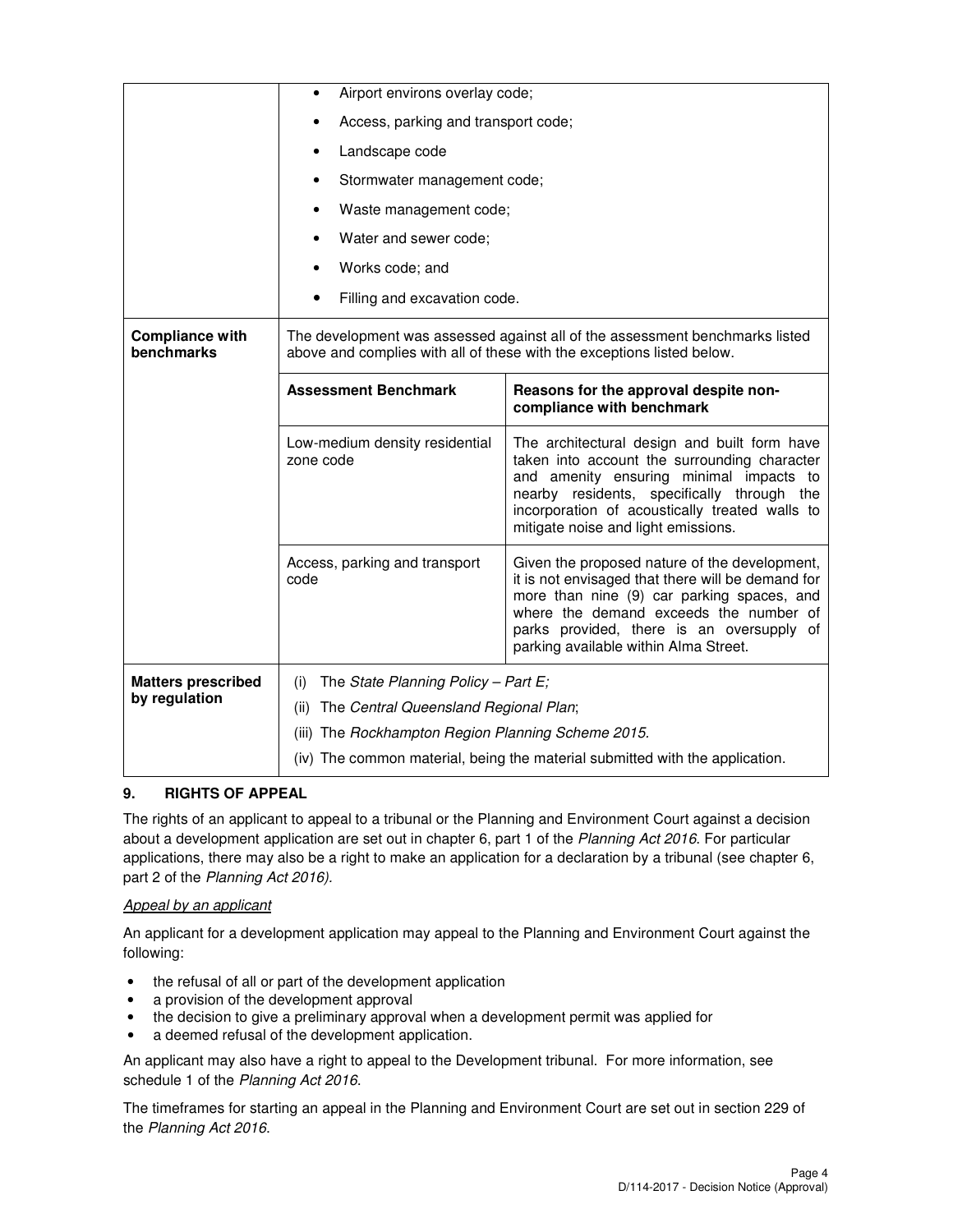**Attachment 2** is an extract from the Planning Act 2016 that sets down the applicant's appeal rights and the appeal rights of a submitter.

#### **10. WHEN THE DEVELOPMENT APPROVAL TAKES EFFECT**

This development approval takes effect:

From the time the decision notice is given  $-$  if there is no submitter and the applicant does not appeal the decision to the court.

Or

When the submitter's appeal period ends  $-$  if there is a submitter and the applicant does not appeal the decision to the court.

Or

Subject to the decision of the court, when the appeal is finally decided  $-$  if an appeal is made to the court.

This approval will lapse unless substantially commenced within the above stated currency periods (refer to sections 85 of Planning Act 2016 for further details).

#### **11. ASSESSMENT MANAGER**

| Name: | Tarnya Fitzgibbon<br><b>COORDINATOR</b> | Signature: | Date: 23 February 2018 |
|-------|-----------------------------------------|------------|------------------------|
|       | <b>DEVELOPMENT ASSESSMENT</b>           |            |                        |

C/C. Department of Infrastructure, Local Government and Planning - RockhamptonSARA@dilgp.qld.gov.au

#### **Attachment 1 – Conditions of the approval**

**Part 1 – Conditions imposed by the assessment manager** [Note: where a condition is imposed about infrastructure under Chapter 4 of the Planning Act 2016, the relevant provision of the Act under which this condition was imposed must be specified.]

**Part 2 – Conditions required by the referral agency response** 

**Attachment 2—Extract on appeal rights**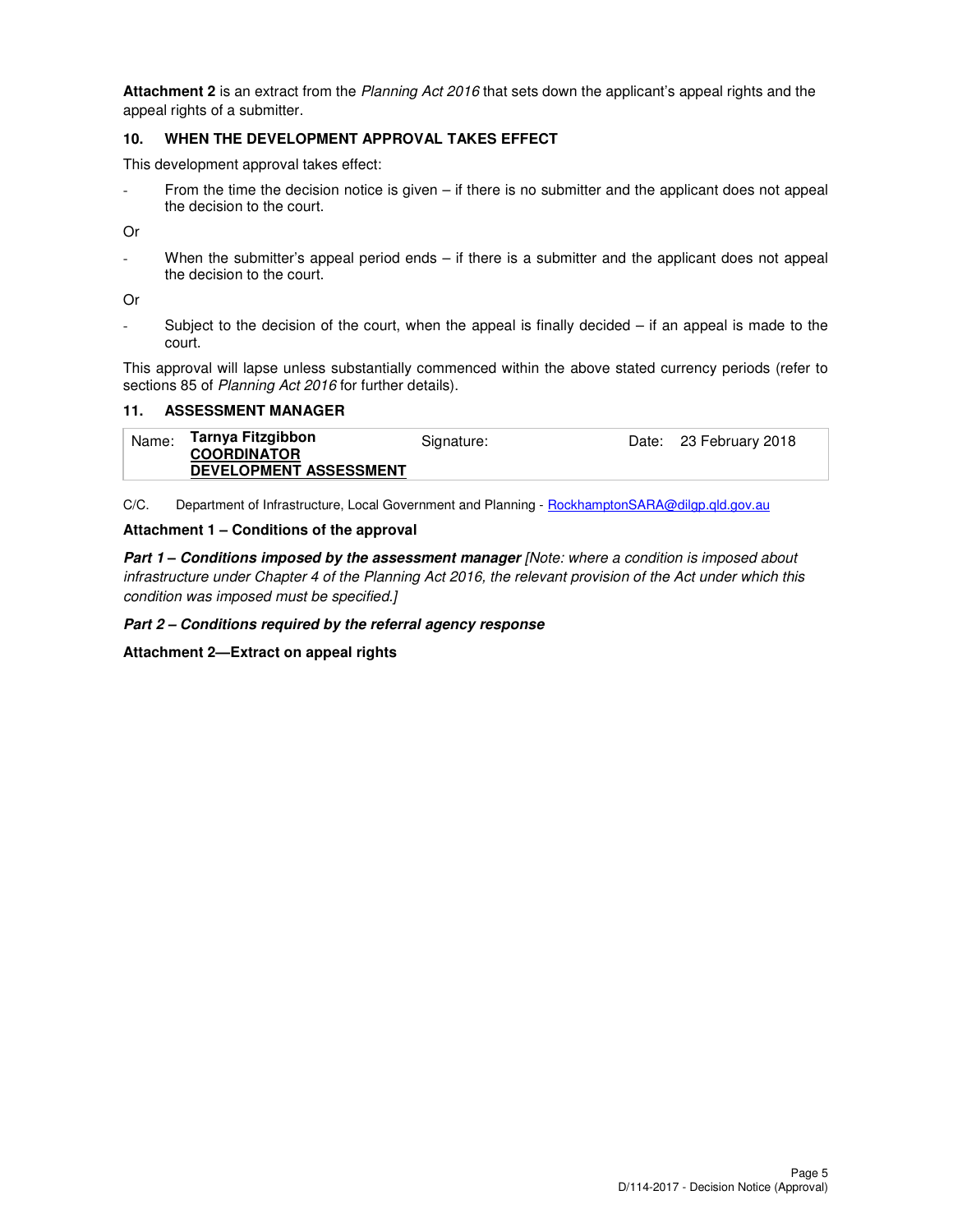

# **Attachment 1 – Part 1 Rockhampton Regional Council Conditions**

Planning Act 2016

- 1.0 ADMINISTRATION
- 1.1 The Developer and his employee, agent, contractor or invitee is responsible for ensuring compliance with the conditions of this development approval.
- 1.2 Where these Conditions refer to "Council" in relation to requiring Council to approve or to be satisfied as to any matter, or conferring on the Council a function, power or discretion, that role may be fulfilled in whole or in part by a delegate appointed for that purpose by the Council.
- 1.3 All conditions, works, or requirements of this development approval must be undertaken, completed, and be accompanied by a Compliance Certificate for any operational works required by this development approval:
	- 1.3.1 to Council's satisfaction;
	- 1.3.2 at no cost to Council; and
	- 1.3.3 prior to the commencement of the use

unless otherwise stated.

- 1.4 Infrastructure requirements of this development approval must be contributed to the relevant authorities, where applicable, at no cost to Council, prior to the commencement of the use, unless otherwise stated.
- 1.5 The following further Development Permits must be obtained prior to the commencement of any works associated with their purposes:
	- 1.5.1 Operational Works:
		- (i) Road Works;
		- (ii) Access and Parking Works;
		- (iii) Stormwater Works;
		- (iv) Roof and Allotment Drainage;
		- (v) Site Works;
		- (vi) Landscaping Works;
		- (vii) Advertising Signage;
	- 1.5.2 Plumbing and Drainage Works; and
	- 1.5.3 Building Works:
		- (i) Demolition Works; and
		- (ii) Building Works.
- 1.6 All Development Permits for Operational Works and Plumbing and Drainage Works must be obtained prior to the issue of a Development Permit for Building Works.
- 1.7 All works must be designed, constructed and maintained in accordance with the relevant Council policies, guidelines and standards, unless otherwise stated.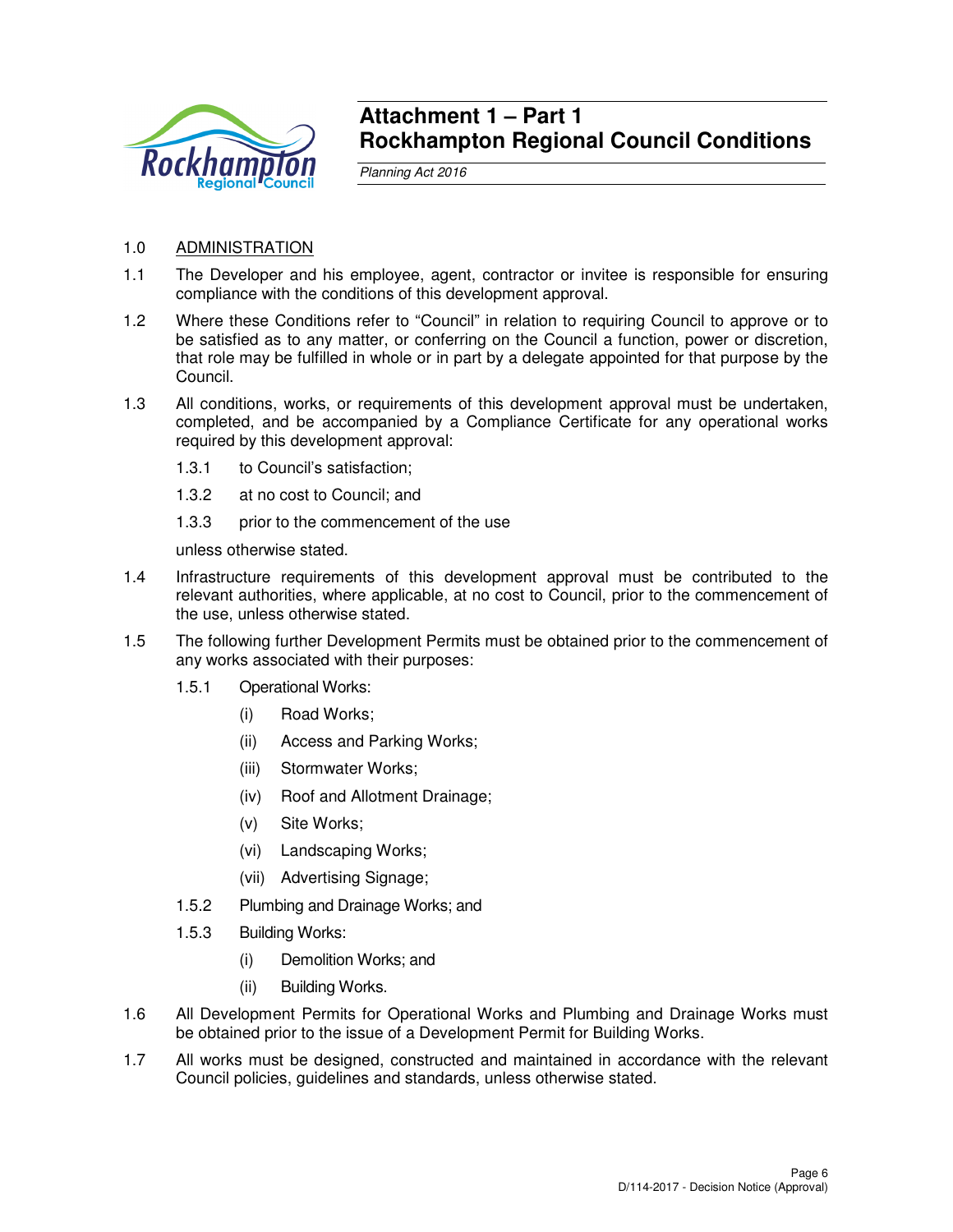- 1.8 All engineering drawings/specifications, design and construction works must be in accordance with the requirements of the relevant Australian Standards and must be approved, supervised and certified by a Registered Professional Engineer of Queensland.
- 1.9 Lot 1 on RP606047 and Lot 2 on SP195031 must be amalgamated and registered as one lot prior to the commencement of the use.

## 2.0 APPROVED PLANS AND DOCUMENTS

2.1 The approved development must be completed and maintained generally in accordance with the approved plans and documents, except where amended by any condition of this development approval:

| <b>Plan/Document Name</b>                           | Plan/Document Reference | Dated             |
|-----------------------------------------------------|-------------------------|-------------------|
| Cover Sheet & Artist Impression                     | DA-000, Issue A         | 13 September 2017 |
| <b>Existing Conditions &amp; Demolition</b><br>Plan | DA-101, Issue A         | 13 September 2017 |
| Site Plan                                           | DA-102, Issue A         | 13 September 2017 |
| Ground Floor Plan                                   | DA-201, Issue A         | 13 September 2017 |
| Elevations                                          | DA-301, Issue A         | 13 September 2017 |
| Section                                             | DA-302, Issue P3        | 12 September 2017 |
| Signage Details                                     | DA-801, Issue A         | 13 September 2017 |
| <b>Engineering Services Report</b>                  | <b>Revision B</b>       | 16 September 2017 |
| <b>Technical Design Note</b>                        | 17750                   | 20 September 2017 |

- 2.2 Where there is any conflict between the conditions of this development approval and the details shown on the approved plans and documents, the conditions of this development approval must prevail.
- 2.3 Where conditions require the above plans or documents to be amended, the revised document(s) must be submitted for approval by Council prior to the submission of an application for a Development Permit for Operational Works.

## 3.0 ROAD WORKS

- 3.1 A Development Permit for Operational Works (road works) must be obtained prior to the commencement of any road works required by this development approval.
- 3.2 All road works must be designed and constructed in accordance with the approved plans (refer to condition 2.1), Capricorn Municipal Development Guidelines, relevant Australian Standards and Austroads Guidelines and the provisions of a Development Permit for Operational Works (road works).
- 3.3 A concrete pathway, with a minimum width of 1.2 metres, must be constructed on the western side of Alma Street for the full frontage of the development site.
- 3.4 All pathways and access ramps must be designed and constructed in accordance with Australian Standard AS1428 "Design for access and mobility".
- 3.5 All pathways must incorporate kerb ramps at all road crossing points.
- 3.6 Traffic signs and pavement markings must be provided in accordance with the Manual of Uniform Traffic Control Devices – Queensland. Where necessary, existing traffic signs and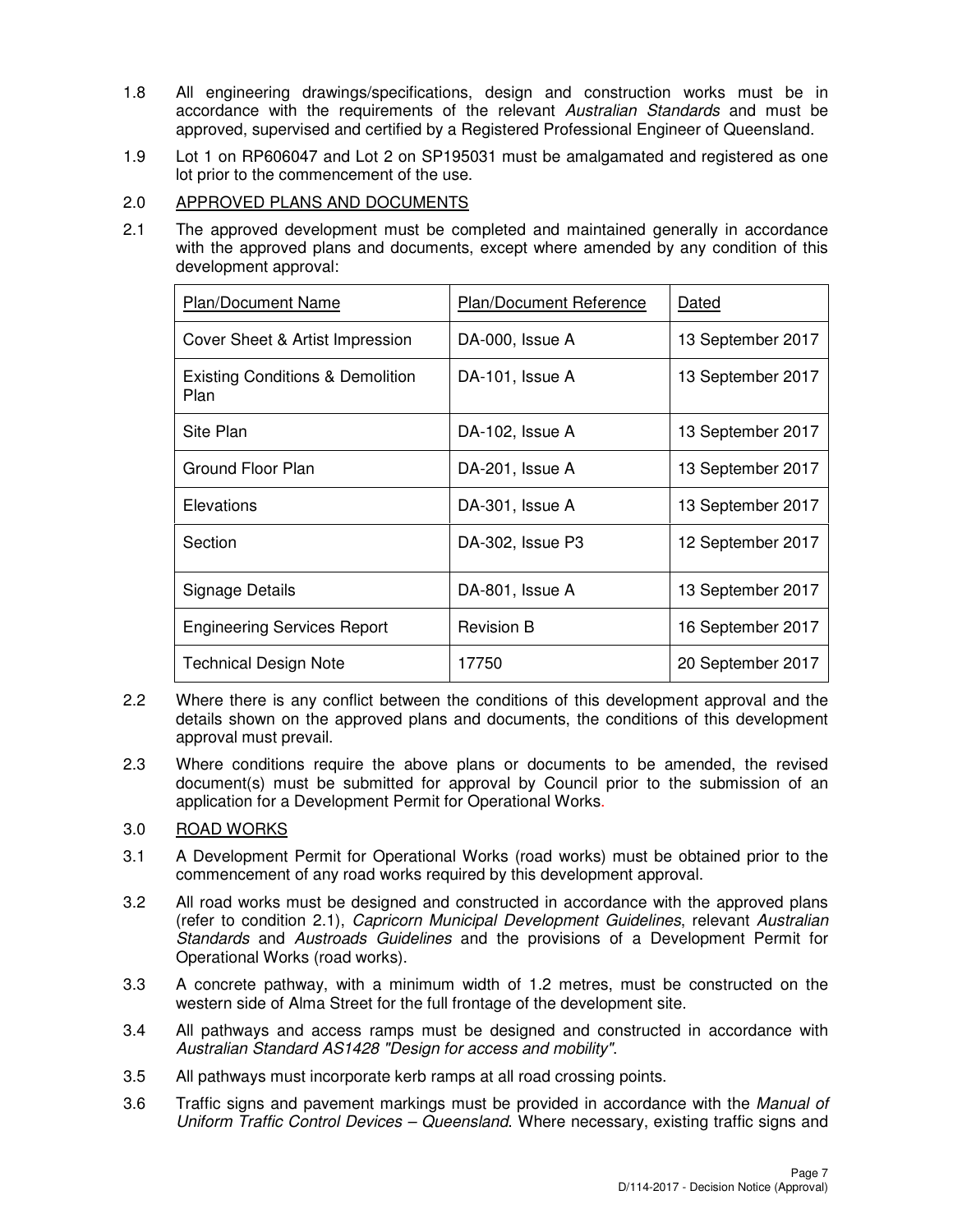pavement markings must be modified in accordance with the Manual of Uniform Traffic Control Devices – Queensland.

#### 4.0 ACCESS AND PARKING WORKS

- 4.1 A Development Permit for Operational Works (access and parking works) must be obtained prior to the commencement of any access and parking works on the development site.
- 4.2 All access and parking works must be designed and constructed in accordance with the approved plans (refer to condition 2.1), Capricorn Municipal Development Guidelines, Australian Standard AS2890 "Parking facilities" and the provisions of a Development Permit for Operational Works (access and parking works).
- 4.3 All car parking and access areas must be paved or sealed to Council's satisfaction. Design and construction must be in accordance with the provisions of a Development Permit for Operational Works (access and parking works).
- 4.4 The two (2) existing access points to the site from Alma Lane must be closed.
- 4.5 Any redundant vehicular crossovers must be replaced by Council standard kerb and channel.
- 4.6 All vehicles must ingress and egress the development in a forward gear.
- 4.7 Adequate sight distances must be provided for all ingress and egress movements at the access driveways in accordance with Australian Standard AS2890.2 "Parking facilities - Off street commercial vehicle facilities".
- 4.8 A minimum of nine (9) parking spaces must be provided on-site.
- 4.9 Universal access parking spaces must be provided on-site in accordance with Australian Standard AS2890.6 "Parking facilities - Off-street parking for people with disabilities".
- 4.10 Parking spaces must be line-marked in accordance with the approved Site Plan (refer to condition 2.1) and in accordance with the Australian Standard AS2890 "Parking facilities" and the provisions of a Development Permit for Operational Works (access and parking works).
- 4.11 Any application for a Development Permit for Operational Works (access and parking works) must be accompanied by detailed and scaled plans, which demonstrate the turning movements/swept paths of the largest vehicle to access the development site including refuse collection vehicles.
- 4.12 All vehicle operations associated with the development must be directed by suitable directional, informative, regulatory or warning signs in accordance with Australian Standard AS1742.1 "Manual of uniform traffic control devices" and Australian Standard AS2890.1 "Parking facilities – Off-street car parking".
- 4.13 Road signage and pavement markings must be installed in accordance with Australian Standard AS1742.1 "Manual of uniform traffic control devices".
- 4.14 All internal pedestrian pathways must be designed and constructed in accordance with Australian Standard AS1428 "Design for access and mobility".
- 4.15 Bicycle parking facilities must be provided in accordance with AUSTROADS Guide to Traffic Engineering Practice, Part  $14$  – Bicycles. The bicycle parking facilities must be located at basement or ground floor level and encourage casual surveillance.

# 5.0 PLUMBING AND DRAINAGE WORKS

- 5.1 A Development Permit for Plumbing and Drainage Works must be obtained for the removal and/or demolition of any existing structure on the development site.
- 5.2 All internal plumbing and drainage works must be designed and constructed in accordance with the approved plans (refer to condition 2.1), Capricorn Municipal Development Guidelines, Water Supply (Safety and Reliability) Act 2008, Plumbing and Drainage Act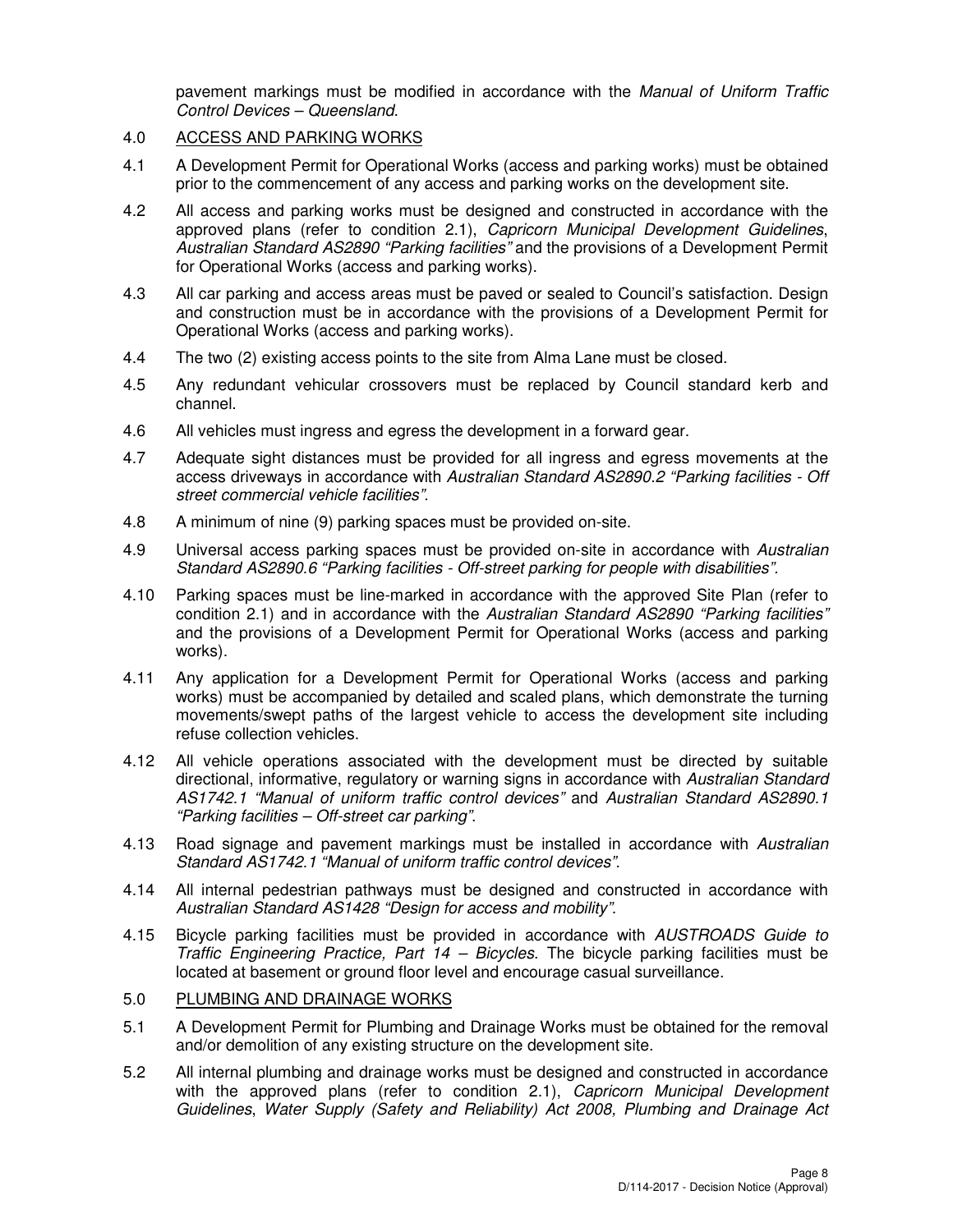2002, Council's Plumbing and Drainage Policies and the provisions of a Development Permit for Plumbing and Drainage Works.

- 5.3 The development must be connected to Council's reticulated sewerage and water networks.
- 5.4 The existing sewerage and water connection point(s) must be retained, and upgraded if necessary, to service the development.
- 5.5 The redundant water connection point(s) must be disconnected. A new water connection point must be provided to the development. An hydraulic engineer or other suitably qualified person must determine the size of connection required.
- 5.6 Adequate domestic and fire fighting protection must be provided to the development, and must be certified by an hydraulic engineer or other suitably qualified person.
- 5.7 Sewer connections and water meter boxes located within trafficable areas must be raised or lowered to suit the finished surface levels and must be provided with heavy duty trafficable lids.
- 5.8 Alteration or relocation of internal sanitary drainage works associated with the existing building must be in accordance with regulated work under the Plumbing and Drainage Act 2002.
- 5.9 Alteration, disconnection or relocation of internal plumbing and sanitary drainage works associated with the existing building must be in accordance with regulated work under the Plumbing and Drainage Act 2002 and Council's Plumbing and Drainage Policies.
- 5.10 The development must comply with Queensland Development Code, Mandatory Part 1.4 "Building over or near relevant infrastructure." Any permit associated with the Building Over/Adjacent to Local Government Sewerage Infrastructure Policy must be obtained prior to the issue of a Development Permit for Building Works.

# 6.0 STORMWATER WORKS

- 6.1 A Development Permit for Operational Works (stormwater works) must be obtained prior to the commencement of any stormwater works required by this development approval.
- 6.2 All stormwater drainage works must be designed and constructed in accordance with the approved plans (refer to condition 2.1), Queensland Urban Drainage Manual, Capricorn Municipal Development Guidelines, sound engineering practice and the provisions of a Development Permit for Operational Works (stormwater works).
- 6.3 All stormwater must drain to a demonstrated lawful point of discharge and must not adversely affect surrounding land or infrastructure in comparison to the pre-development conditions, including but not limited to blocking, altering or diverting existing stormwater runoff patterns or having the potential to cause damage to other infrastructure.
- 6.4 The development must not increase peak stormwater runoff for a selected range of storm events up to and including a one per cent (1%) Annual exceedance probability storm event, for the post-development conditions.
- 6.5 The installation of gross pollutant traps must be in accordance with relevant Australian Standards and all maintenance of the proposed gross pollutant traps must be the responsibility of the property owner or body corporate (if applicable).
- 6.6 Any application for a Development Permit for Operational Works (stormwater works) must be accompanied by engineering plans with details of any new drainage systems including retention systems, inlet and outlet structures, or the amendment and upgrading of existing drainage systems to implement the proposed drainage strategy.

#### 7.0 ROOF AND ALLOTMENT DRAINAGE WORKS

7.1 A Development Permit for Operational Works (roof and allotment drainage works) must be obtained prior to the commencement of any drainage works on the development site.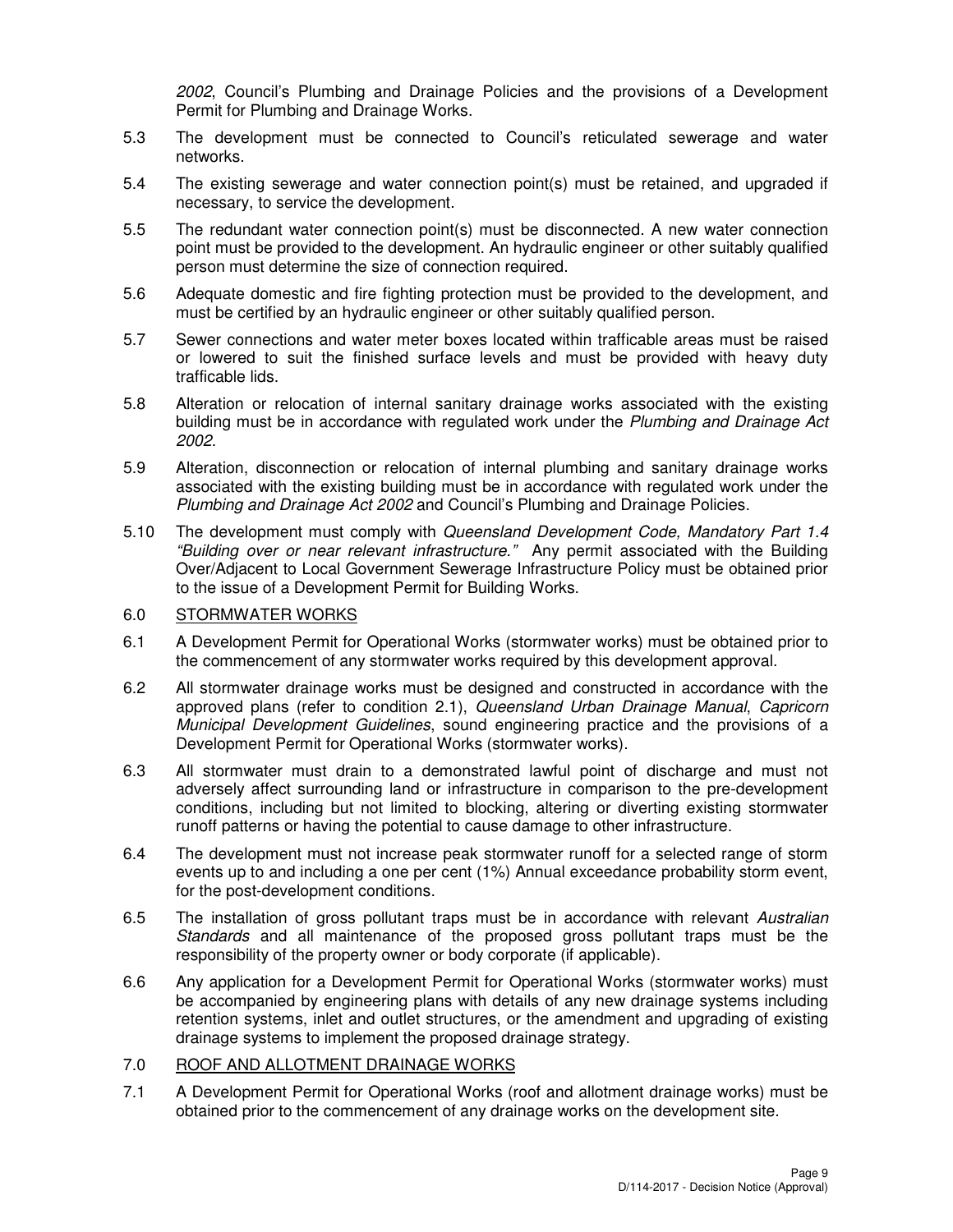- 7.2 All roof and allotment drainage works must be designed and constructed in accordance with the approved plans (refer to condition 2.1), Queensland Urban Drainage Manual, Capricorn Municipal Development Guidelines, sound engineering practice and the provisions of a Development Permit for Operational Works (roof and allotment drainage works).
- 7.3 All roof and allotment runoff from the development must be directed to a lawful point of discharge and must not restrict, impair or change the natural flow of runoff water or cause a nuisance to surrounding land or infrastructure.

#### 8.0 SITE WORKS

- 8.1 A Development Permit for Operational Works (site works) must be obtained prior to the commencement of any site works on the development site.
- 8.2 Any application for a Development Permit for Operational Works (site works) must be accompanied by an earthworks plan that clearly identifies the following:
	- 8.2.1 the location of cut and/or fill;
	- 8.2.2 the type of fill to be used and the manner in which it is to be compacted;
	- 8.2.3 the quantum of fill to be deposited or removed and finished cut and/or fill levels;
	- 8.2.4 details of any proposed access routes that are intended to be used to transport fill to or from the development site; and
	- 8.2.5 the maintenance of access roads to and from the development site so that they are free of all cut and/or fill material and cleaned as necessary.
- 8.3 All earthworks must be undertaken in accordance with Australian Standard AS3798 "Guidelines on earthworks for commercial and residential developments".
- 8.4 Site works must be constructed such that they do not, at any time, in any way restrict, impair or change the natural flow of runoff water, or cause a nuisance or worsening to surrounding land or infrastructure.

#### 9.0 BUILDING WORKS

- 9.1 A Development Permit for Building Works must be obtained for the removal and/or demolition of any existing structure on the development site.
- 9.2 All building works for Class 2 to Class 9 buildings must be undertaken in accordance with Queensland Development Code, Mandatory Part 1.4 "Building over or near relevant infrastructure."
- 9.3 All building works must be undertaken in accordance with Council's Building Over/Adjacent to Local Government Sewerage Infrastructure Policy and any permit obtained in respect of this policy.
- 9.4 Impervious paved waste storage area/s must be provided in accordance with the approved plans (refer to condition 2.1) and the Environmental Protection Regulation 2008 and must be:
	- 9.4.1 designed and located so as not to cause a nuisance to neighbouring properties;
	- 9.4.2 screened so as not to be visible from a public space;
	- 9.4.3 of a sufficient size to accommodate commercial type bins that will be serviced by a commercial contractor plus clearances around the bins for manoeuvring and cleaning;
	- 9.4.4 setback a minimum of two (2) metres from any road frontage; and
	- 9.4.5 provided with a suitable hosecock and hoses at the refuse container area, and washdown must be drained to the sewer and fitted with an approved stormwater diversion valve arrangement in accordance with the Sewerage Trade Waste provisions and the Plumbing and Drainage Act 2002.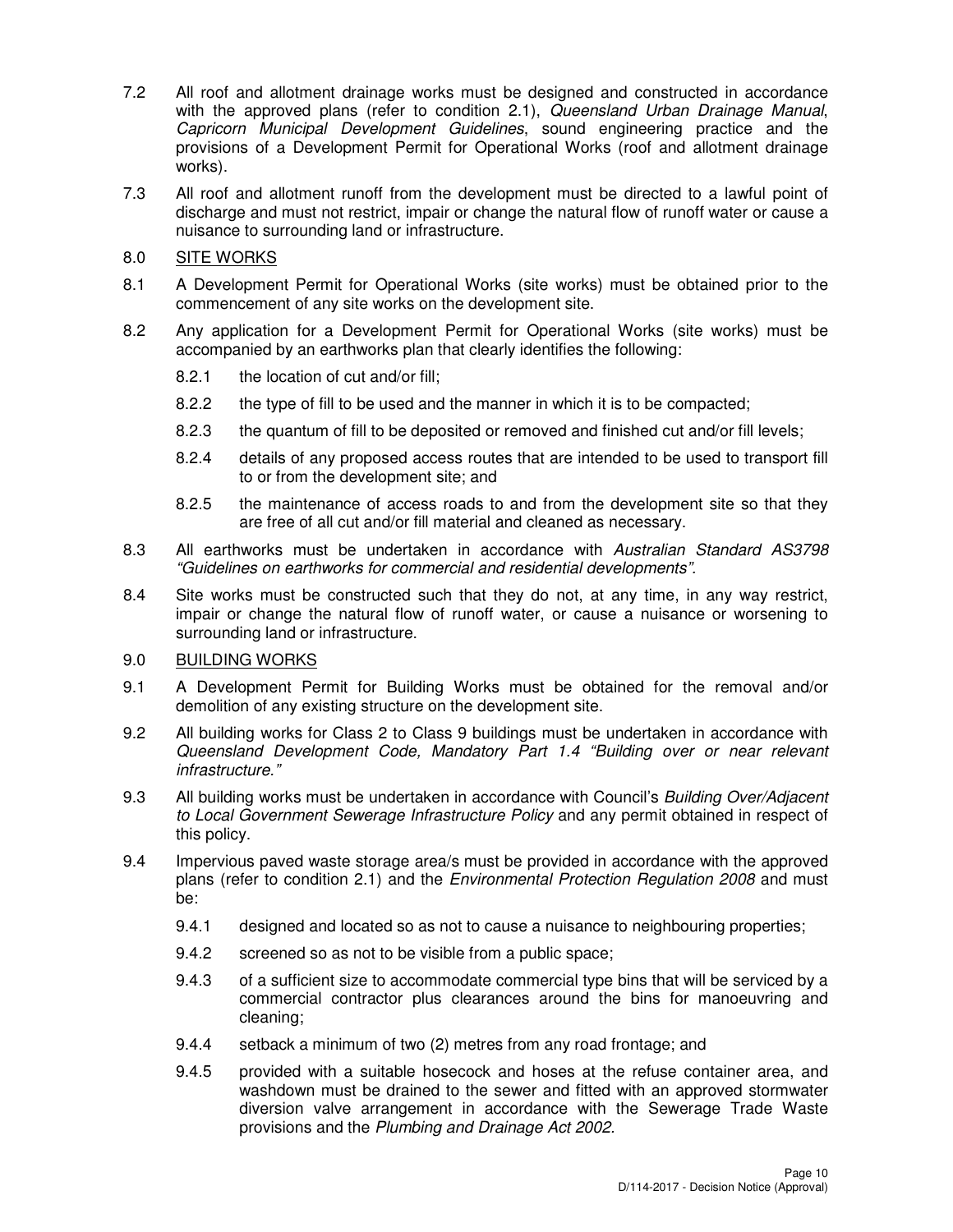As an alternative to a washdown facility, a fully contained commercial bin cleaning service is acceptable provided no wastewater is discharged from the site to the sewer.

- 9.5 All external elements, such as air conditioners, pool and spa pumps and associated equipment, must be located in accordance with DA-102A, Site Plan Rev A.
- 9.6 Any lighting devices associated with the development, such as sensory lighting, must be positioned on the development site and shielded so as not to cause glare or other nuisance to nearby residents and motorists. Night lighting must be designed, constructed and operated in accordance with Australian Standard AS4282 "Control of the obtrusive effects of outdoor lighting".
- 9.7 Any Advertising device associated with or attached to the development must be carried out in accordance with the applicable Advertising Devices Code in the Council Planning Scheme and a development permit for Operational Works (Advertising Device).

#### 10.0 LANDSCAPING WORKS

- 10.1 A Development Permit for Operational Works (landscaping works) must be obtained prior to the commencement of any landscaping works required by this development approval.
- 10.2 A Landscaping Plan must be submitted with the first application for a Development Permit for Operational Works. The landscaping must be constructed and/or established prior to the commencement of the use and the landscape areas must predominantly contain plant species that are locally native to the Central Queensland region due to their low water dependency.
- 10.3 All landscaping must be constructed and/or established, in accordance with the requirements of the Development Permit for Operational Works (landscaping works), prior to the commencement of the use.
- 10.4 Any application for a Development Permit for Operational Works (landscaping works) must be generally in accordance with the approved plans (refer to condition 2.1) and must include, but is not limited to, the following:
	- 10.4.1 A plan documenting the "Extent of Works" and supporting documentation that includes:
		- (i) location and name of existing trees, including those to be retained (the location of the trees must be overlayed or be easily compared with the proposed development design);
		- (ii) the extent of soft and hard landscape proposed;
		- (iii) important spot levels and/or contours. The levels of the trees to be retained must be provided in relation to the finished levels of the proposed buildings and works;
		- (iv) underground and overhead services;
		- (v) typical details of critical design elements (stabilisation of batters, retaining walls, trees in car park areas, fences);
		- (vi) details of landscape structures including areas of deep planting; and
		- (vii) specification notes on mulching and soil preparation.
	- 10.4.2 A "Planting Plan" and supporting documentation that includes:
		- (i) landscape areas predominantly containing plant species that are locally native to the Central Queensland region due to their low water dependency;
		- (ii) trees, shrubs and groundcovers to all areas to be landscaped;
		- (iii) position and canopy spread of all trees and shrubs;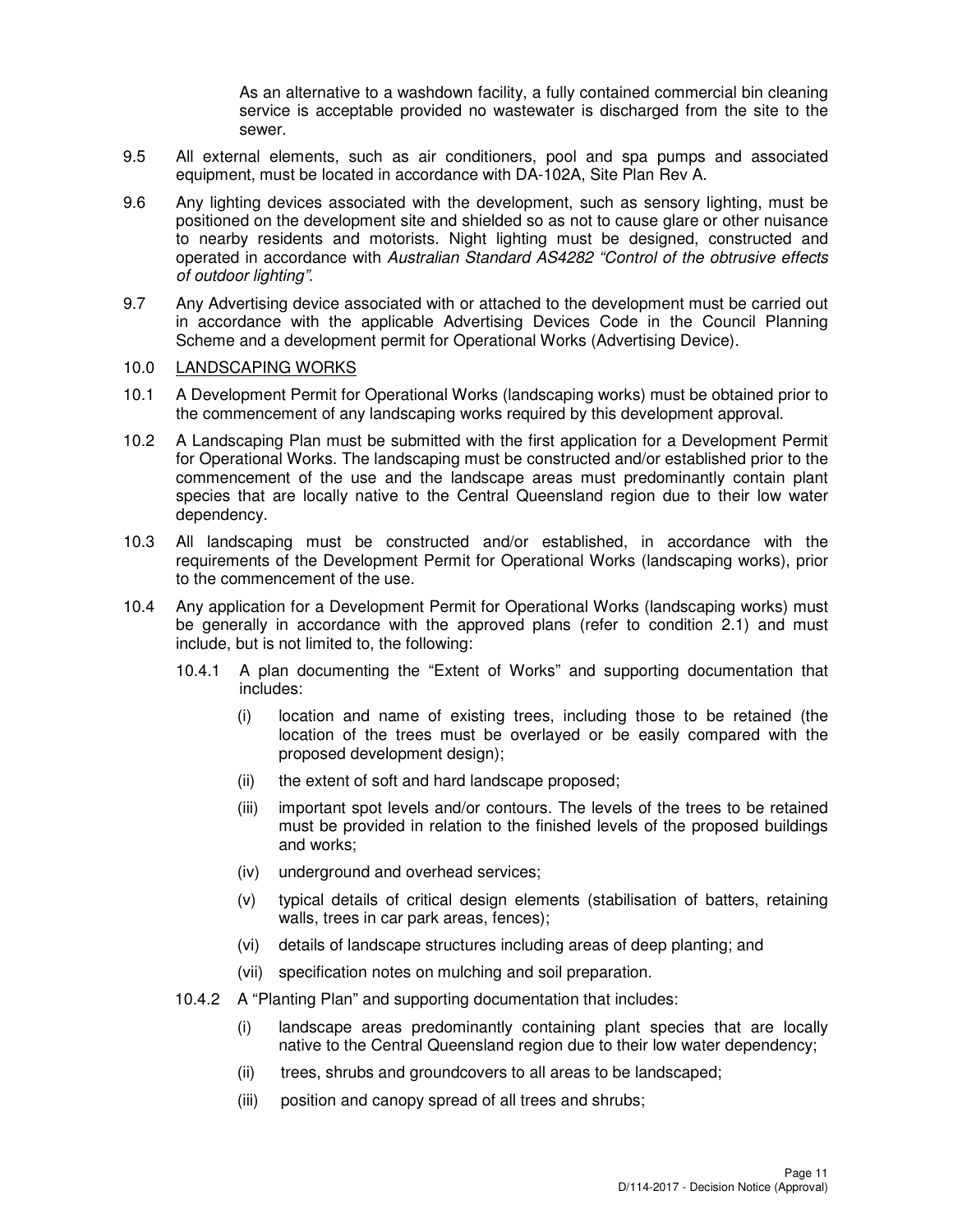- (iv) the extent and type of works (including but not limited to paving, fences and garden bed edging). Edging must be provided for all garden beds;
- (v) a plant schedule with the botanic and common names, total plant numbers and pot sizes at the time of planting; and
- (vi) mature screen planting to the rear and side boundaries.
- 10.5 Large trees must not be planted within one (1) metre of the centreline of any sewerage and/or water infrastructure; small shrubs and groundcover are acceptable.
- 10.6 Landscaping, or any part thereof, upon reaching full maturity, must not:
	- (i) obstruct sight visibility zones as defined in the Austroads 'Guide to Traffic Engineering Practice' series of publications;
	- (ii) adversely affect any road lighting or public space lighting; or
	- (iii) adversely affect any Council infrastructure, or public utility plant.
- 10.7 The landscaped areas must be subject to:
	- (i) a watering and maintenance plan during the establishment moment; and
	- (ii) an ongoing maintenance and replanting programme.

#### 11.0 ELECTRICITY

11.1 Evidence that the development is provided with electricity services from the relevant service provider must be provided to Council, prior to the commencement of the use.

#### 12.0 TELECOMMUNICATIONS

12.1 Evidence that the development is provided with telecommunications services from the relevant service provider must be provided to Council, prior to the commencement of the use.

Note: The Telecommunications Act 1997 (Cth) specifies where the deployment of optical fibre and the installation of fibre-ready facilities is required.

Note: For telecommunications services, written evidence must be in the form of either a "Telecommunications Infrastructure Provisioning Confirmation" where such services are provided by Telstra or a "Notice of Practical Completion" where such services are provided by the NBN.

#### 13.0 ASSET MANAGEMENT

- 13.1 Any alteration necessary to electricity, telephone, water mains, sewerage mains, and/or public utility installations resulting from the development or in connection with the development, must be undertaken and completed at no cost to Council.
- 13.2 Any damage to existing stormwater, water supply and sewerage infrastructure, kerb and channel, pathway or roadway (including removal of concrete slurry from public land and Council infrastructure), that occurs while any works are being carried out in association with this development approval must be repaired at full cost to the developer. This includes the reinstatement of any existing traffic signs or pavement markings that may have been removed or damaged.
- 13.3 'As Constructed' information pertaining to assets to be handed over to Council and those which may have an impact on Council's existing and future assets must be provided prior to the commencement of the use. This information must be provided in accordance with the Asset Design and As Constructed Manual (ADAC).

# 14.0 ENVIRONMENTAL

- 14.1 Any application for a Development Permit for Operational Works must be accompanied by an Erosion and Sediment Control Plan that addresses, but is not limited to, the following:
	- (i) objectives;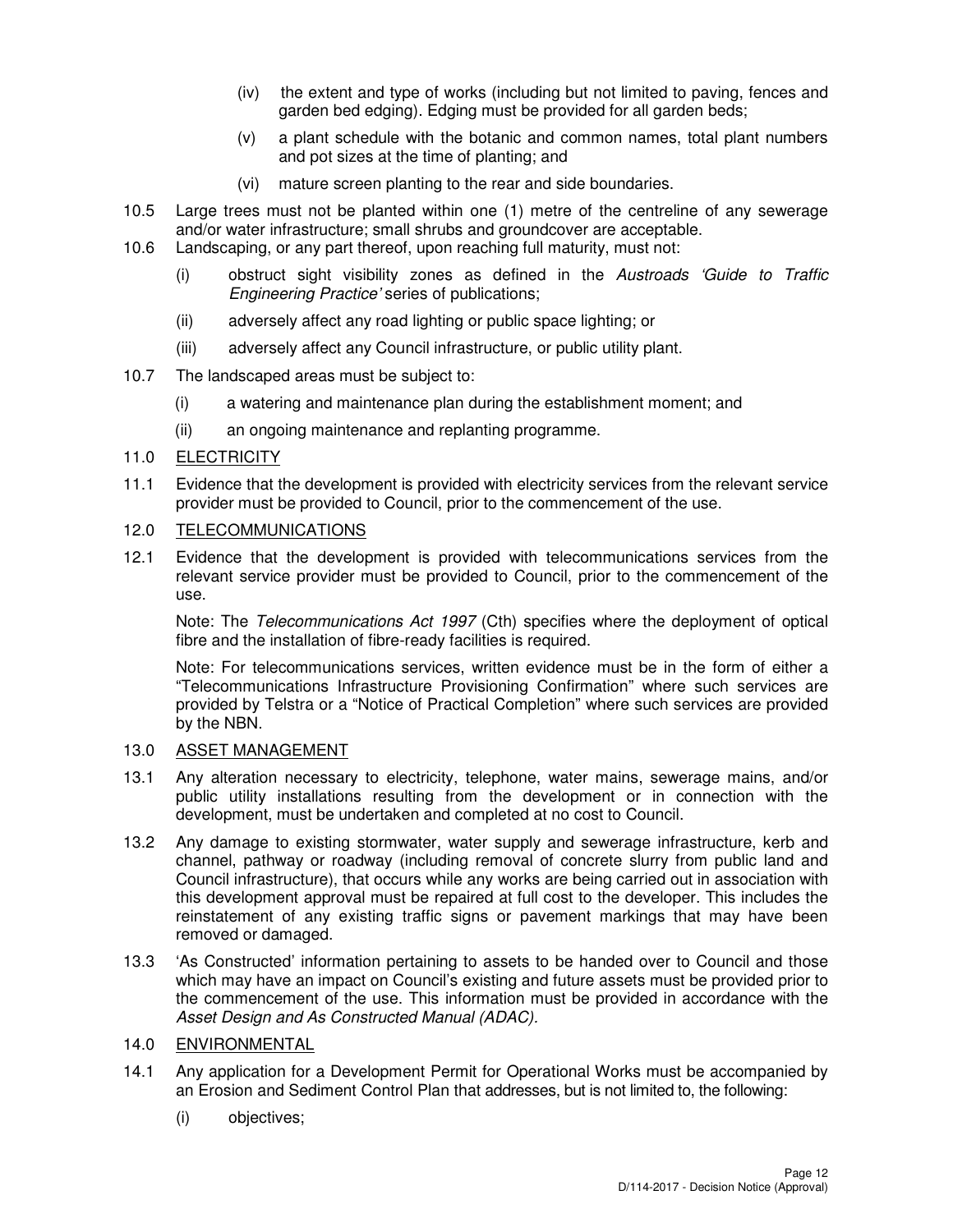- (ii) site location and topography;
- (iii) vegetation;
- (iv) site drainage;
- (v) soils;
- (vi) erosion susceptibility;
- (vii) erosion risk;
- (viii) concept;
- (ix) design; and
- (x) implementation,

for the construction and post-construction phases of work.

14.2 The Erosion Control and Stormwater Control Management Plan prepared by a Registered Professional Engineer of Queensland in accordance with the Capricorn Municipal Design Guidelines, must be implemented, monitored and maintained for the duration of the development works, and until all exposed soil areas are permanently stabilised (for example, turfed, hydromulched, concreted, landscaped). The plan must be available on-site for inspection by Council Officers whilst all works are being carried out.

# 15.0 ENVIRONMENTAL HEALTH

- 15.1 Any lighting devices associated with the development, such as sensory lighting, must be positioned on the development site and shielded so as not to cause glare or other nuisance to nearby residents and motorists. Night lighting must be designed, constructed and operated in accordance with Australian Standard AS4282 "Control of the obtrusive effects of outdoor lighting".
- 15.2 Noise emitted from the activity must not cause an environmental nuisance.
- 15.3 Operations on the site must have no significant impact on the amenity of adjoining premises or the surrounding area due to the emission of light, noise or dust.
- 15.4 When requested by Council, noise monitoring must be undertaken and recorded within three (3) months, to investigate any genuine complaint of nuisance caused by noise. The monitoring data, an analysis of the data and a report, including noise mitigation measures, must be provided to Council within fourteen (14) days of the completion of the investigation. Council may require any noise mitigation measures identified in the assessment to be implemented within appropriate timeframes. Noise measurements must be compared with the acoustic quality objectives specified in the most recent edition of the *Environmental* Protection (Noise) Policy.
- 15.5 Noise mitigation methods recommended in the Town Planning Report Development Application for Material Change of Use to establish a Service Station, 23 Albert Street & 40 Alma Street, Rockhampton City prepared for Gondor Investment Pty Ltd, September 2017 R170501 and as incorporated in Report Noise Assessment Report Proposed Service Station, Albert Street, Rockhampton, Report 1097R1-RO dated  $8<sup>th</sup>$  September 2017 by ROADPRO acoustics, are to be implemented prior to commencement of operations.
- 15.6 Plant, equipment and air-conditioning units must be located so as not to cause a noise nuisance and maintained in proper working order at all times. Installation is to be as per manufacturers' directions to ensure the efficiency of the equipment.
- 15.7 When requested by Council, nuisance monitoring must be undertaken and recorded within three (3) months, to investigate any genuine complaint of nuisance caused by light or dust. An analysis of the monitoring data and a report, including nuisance mitigation measures, must be provided to Council within fourteen (14) days of the completion of the investigation.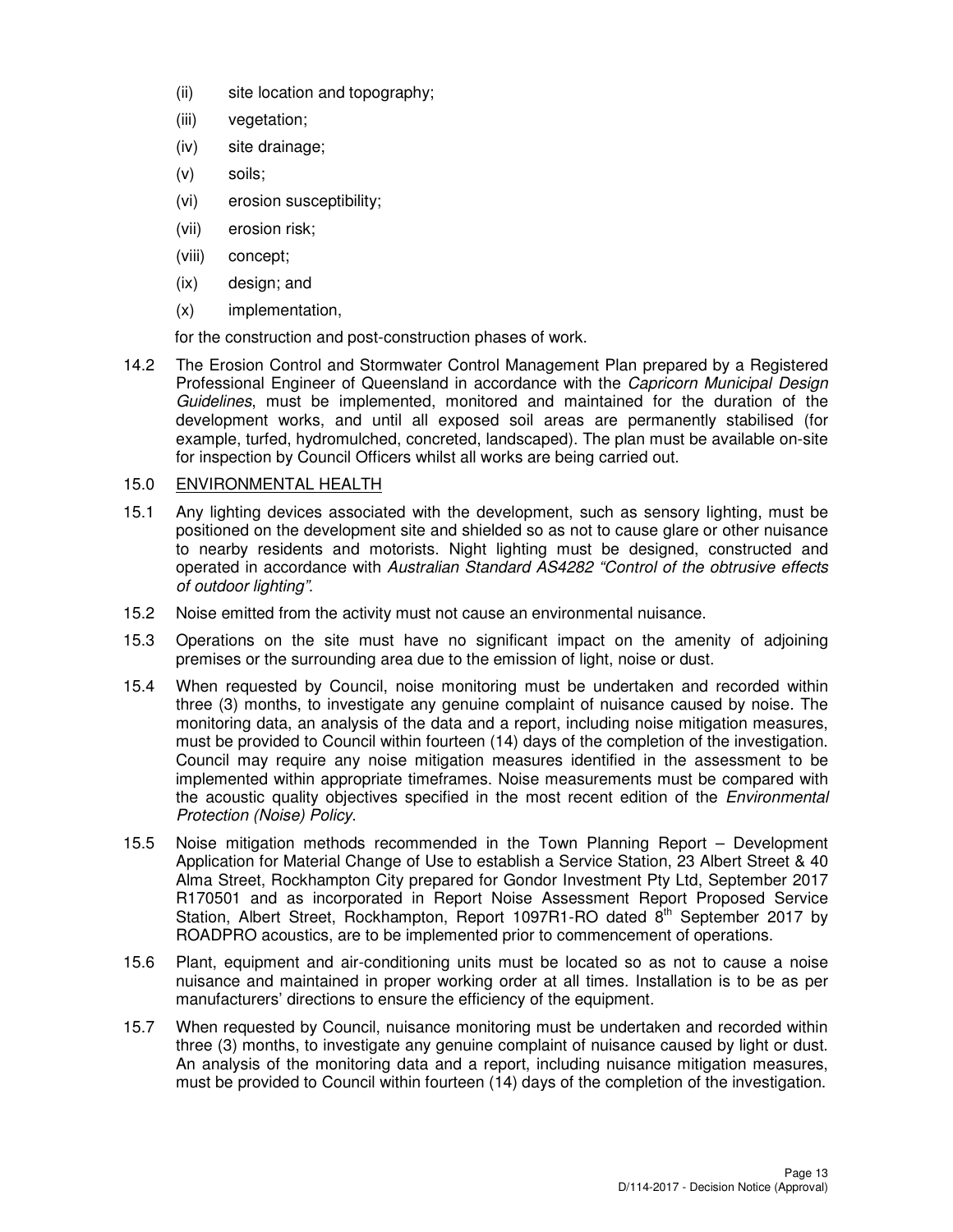- 15.8 Stormwater must be prevented from entering contaminated work areas. Any stormwater which may enter into a contaminated area must not be drained to the stormwater drainage system.
- 15.9 No contaminants are permitted to be released to land or water, including soil, silt, oils, detergents, etcetera. Any wash-down areas used for the maintenance or cleaning of equipment (including vehicles) must be appropriately bunded and drained to the sewer network in accordance with a trade waste permit.
- 15.10 All chemicals and/or environmentally hazardous liquids must be contained within a covered, bunded storage area that has a volume of at least that of the largest container in the bund plus twenty-five percent (25%) of the total storage capacity.
- 15.11 An appropriate spill kit must be kept on-site for neutralising or decontaminating spills. The spill kit must be clearly identifiable, maintained regularly and stored in a central location that is easily accessible to employees. Staff must be adequately trained in the use of these materials. The spill kit may consist of:
	- 15.11.1 a bin with a tight-fitting lid, partially filled with non-combustible absorbent material such as vermiculite;
	- 15.11.2 a broom, shovel, face shield, chemically-resistant boots and gloves; and
	- 15.11.3 waste bags and ties.
- 15.12 Where regulated waste is removed from the premises, records must be maintained for a period of five (5) years, and include the following:
	- 15.12.1 the date, quantity and type of waste removed;
	- 15.12.2 a copy of any licensed waste transport vehicle dockets;
	- 15.12.3 the name of the licensed regulated waste removalist and/or disposal operator; and
	- 15.12.4 the intended treatment and/or disposal destination of the waste.

These records must be available for inspection by Council when requested.

#### 16.0 OPERATING PROCEDURES

- 16.1 All construction materials, waste, waste skips, machinery and contractors' vehicles must be located and stored or parked within the development site. Storage of materials or parking of construction machinery or contractors' vehicles must not occur within Albert Street, Alma Lane or Alma Street.
- 16.2 Operations on the development site must have no significant impact on the amenity of adjoining premises or the surrounding area due to the emission of light, noise or dust.
- 16.3 Access to the site for loading/unloading including refuelling of the Service Station must be between 0800 and 1700 hours, Monday to Saturday (inclusive) only. Access to the site for loading/unloading including refuelling of the Service Station must not occur on Sunday or any public holiday.
- 16.4 All waste must be stored within a waste storage area (for example, general waste, recyclable waste, pallets, empty drums etcetera). The owner of the land must ensure that:
	- 16.4.1 the area is kept in a clean and tidy condition;
	- 16.4.2 fences and screens are maintained;
	- 16.4.3 no waste material is stored external to the waste storage area/s;
	- 16.4.4 all wash down of refuse containers takes place in the existing washdown facility;
	- 16.4.5 the area is maintained in accordance with Environmental Protection Regulation 2008.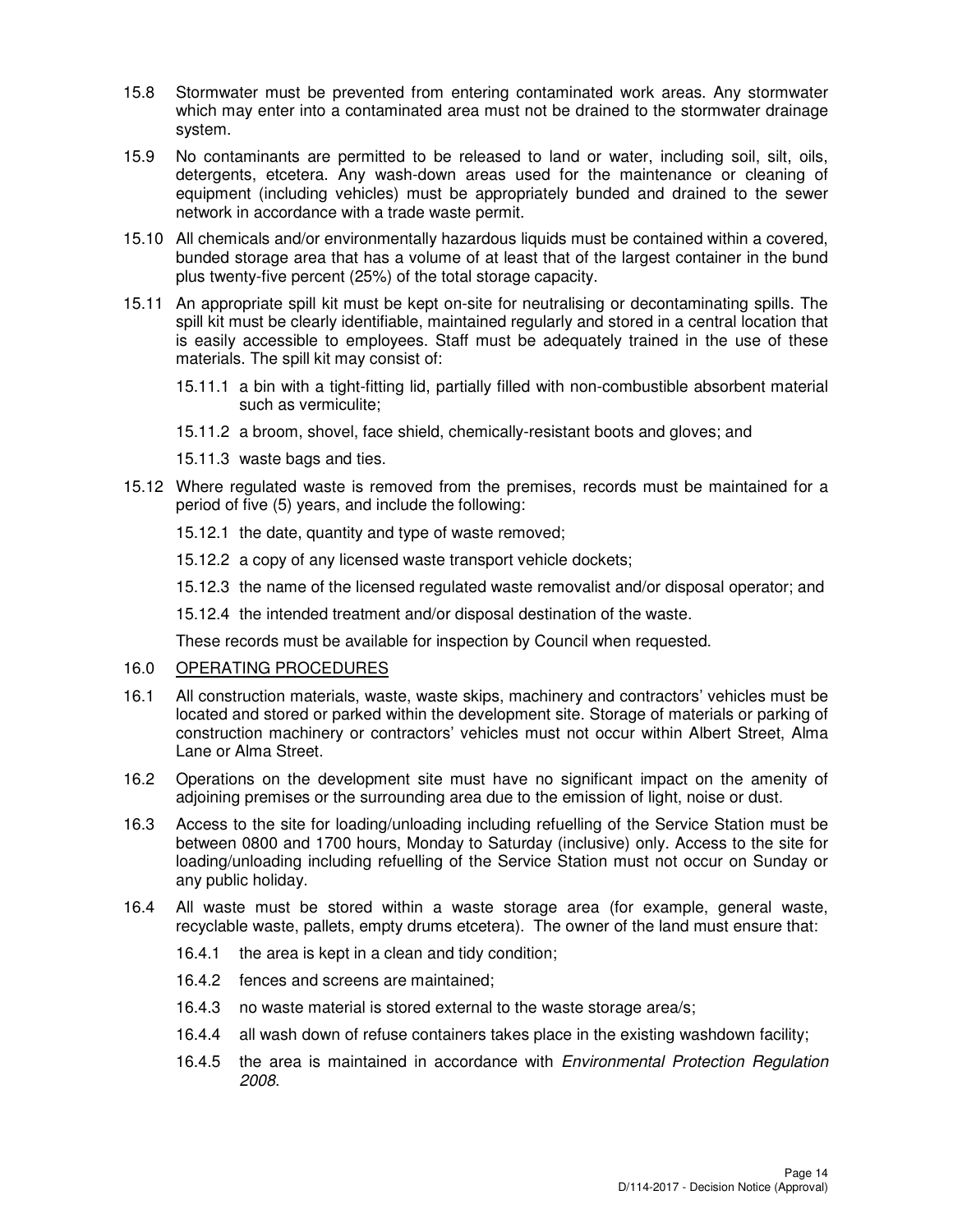# 17.0 CHEMICAL STORAGE (ERA 8)

- 17.1 Adequate procedures and measures (including an inventory control system) must be in place to monitor the storage volumes within chemical tanks to prevent overflow and to detect leaks and for the inspection and maintenance of environmental control measures, for example, bunding, wastewater containment devices, interceptors and acoustic enclosures.
- 17.2 All fuel dispensing areas must be drained to a holding tank or the sewer through a trade waste approved oil interceptor/separation system.

#### ADVISORY NOTES

#### NOTE 1. Asbestos Removal

Any demolition and/or removal works involving asbestos materials must be undertaken in accordance with the requirements of the Work Health and Safety Act 2011 and Public Health Act 2005.

#### NOTE 2. General Environmental Duty

General environmental duty under the *Environmental Protection Act 1994* prohibits unlawful environmental nuisance caused by noise, aerosols, particles, dust, ash, fumes, light, odour or smoke beyond the boundaries of the development site during all stages of the development including earthworks, construction and operation.

#### NOTE 3. Licensable Activities

Should an activity licensable by Rockhampton Regional Council be proposed for the development site, Council's Environment and Public Health Unit must be consulted to determine whether any approvals are required. Such activities may include food preparation, storage of dangerous goods or environmentally relevant activities. Approval for such activities is required before 'fit out' and operation.

#### NOTE 4. General Safety Of Public During Construction

The Work Health and Safety Act 2011 and Manual of Uniform Traffic Control Devices must be complied with in carrying out any construction works, and to ensure safe traffic control and safe public access in respect of works being constructed on a road.

#### NOTE 5. Property Note (Audit of conditions)

An inspection of the property to ascertain compliance with conditions will be undertaken three (3) months after the use commences. If the works are completed prior to this time please contact Council for an earlier inspection. A property note to this effect will be placed on Council's records.

#### NOTE 6. Infrastructure Charges Notice

This application is subject to infrastructure charges in accordance with Council policies. The charges are presented on an Infrastructure Charges Notice.

#### NOTE 7. Duty to Notify of Environmental Harm

If a person becomes aware that serious or material environmental harm is caused or threatened by an activity or an associated activity, that person has a duty to notify Rockhampton Regional Council.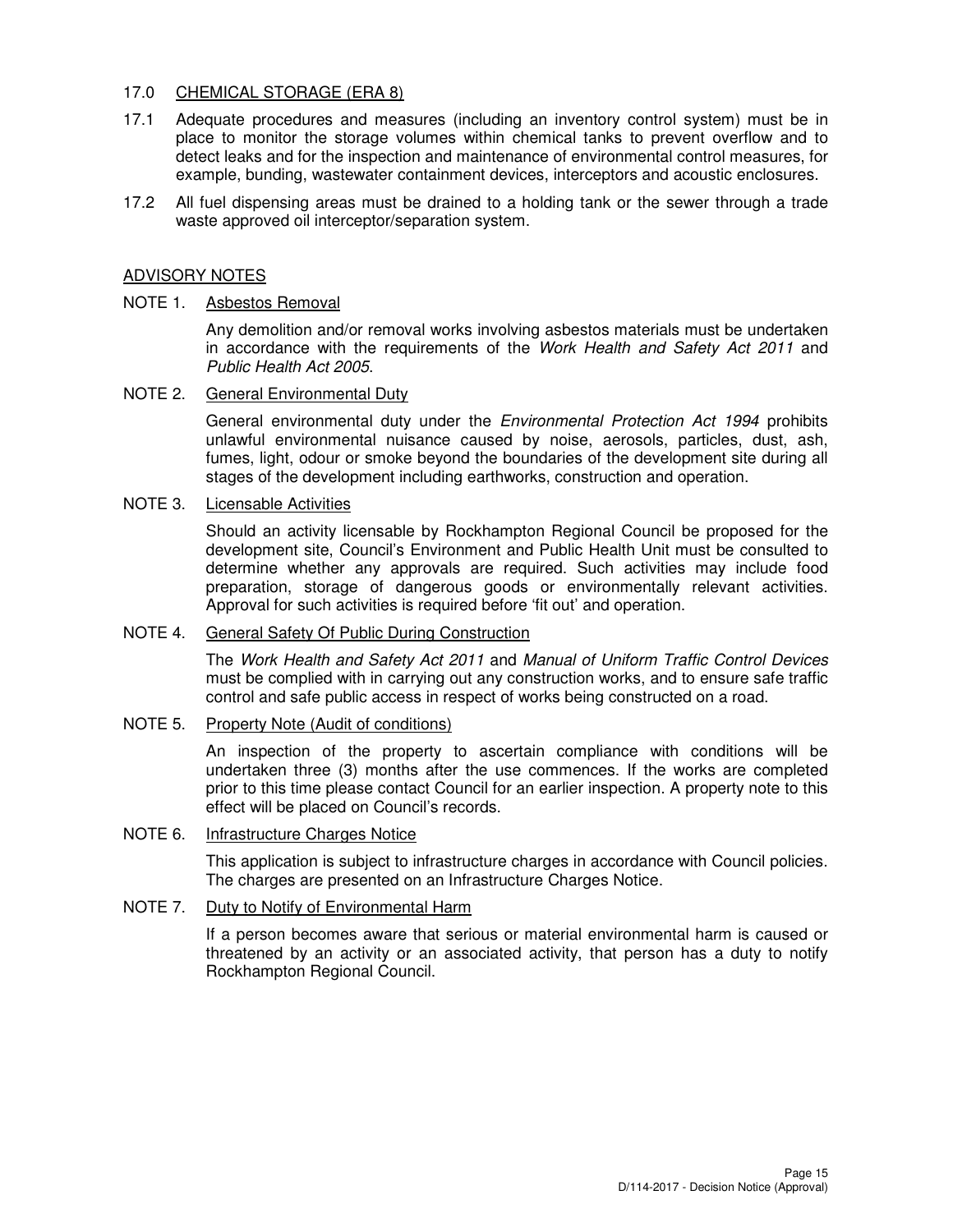

**Attachment 1 – Part 2 Referral Agency Conditions - Department of Infrastructure, Local Government and Planning** 

Planning Act 2016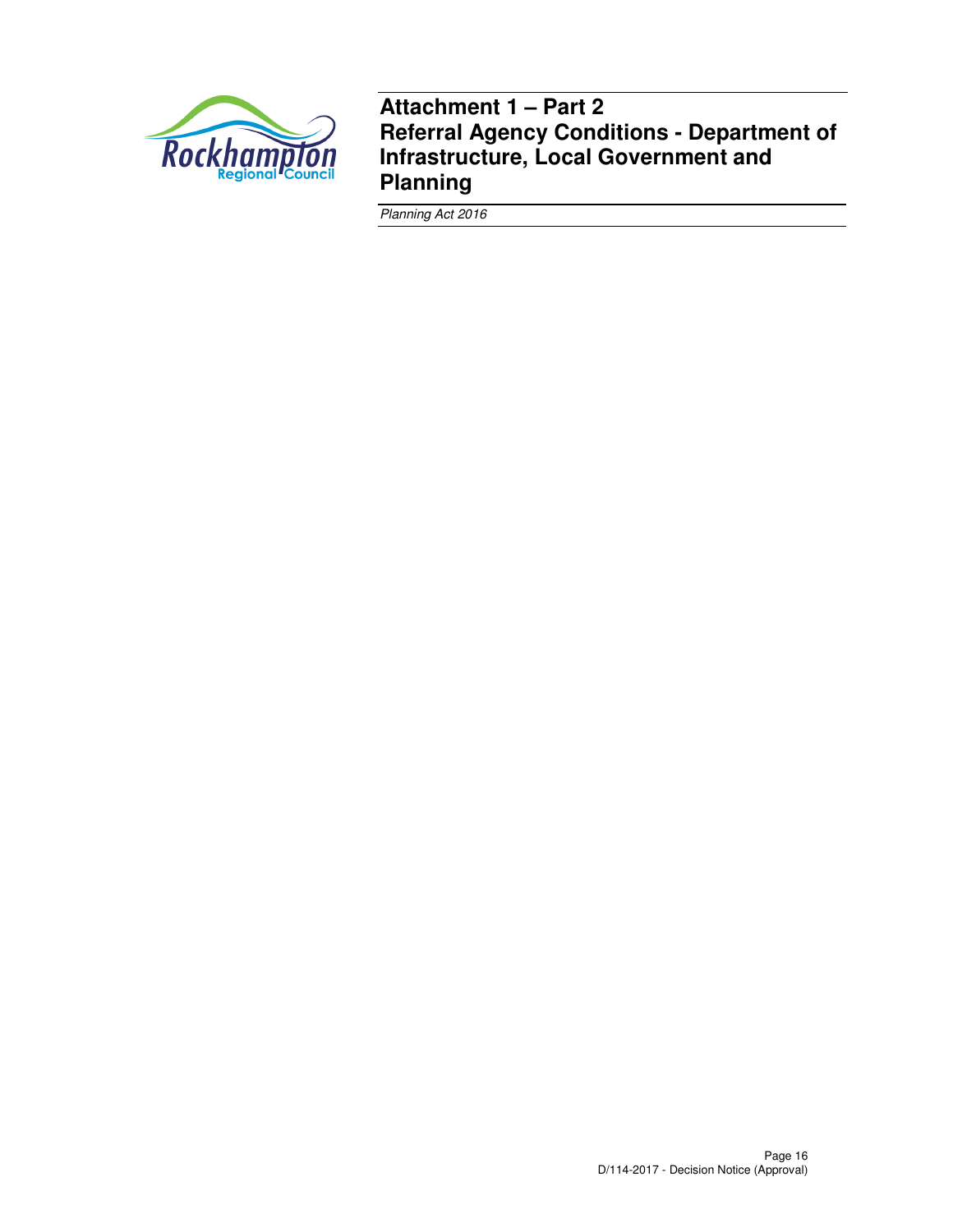

# **Attachment 2 - Appeal Rights**

PLANNING ACT 2016

The following is an extract from the Planning Act 2016 (Chapter 6)

#### **Appeal rights**

#### **229 Appeals to tribunal or P&E Court**

- (1) Schedule 1 states—
	- (a) matters that may be appealed to— (i) either a tribunal or the P&E Court; or (ii) only a tribunal; or (iii) only the P&E Court; and
	- (b) the person—
		- (i) who may appeal a matter (the **appellant**); and
		- (ii) who is a respondent in an appeal of the matter; and (iii) who is a co-respondent in an appeal of the matter;
		- and (iv) who may elect to be a co-respondent in an appeal of
- the matter. (2) An appellant may start an appeal within the appeal period.
- (3) The **appeal period** is—
	- (a) for an appeal by a building advisory agency—10 business days after a decision notice for the decision is given to the agency or
	- (b) for an appeal against a deemed refusal—at any time after the deemed refusal happens; or
	- (c) for an appeal against a decision of the Minister, under chapter 7, part 4, to register premises or to renew the registration of premises—20 business days after a notice is published under section 269(3)(a) or (4); or
	- (d) for an appeal against an infrastructure charges notice— 20 business days after the infrastructure charges notice is given to the person; or
	- (e) for an appeal about a deemed approval of a development application for which a decision notice has not been given—30 business days after the applicant gives the deemed approval notice to the assessment manager; or
	- (f) for any other appeal—20 business days after a notice of the decision for the matter, including an enforcement notice, is given to the person.
	- Note—

See the P&E Court Act for the court's power to extend the appeal period.

- (4) Each respondent and co-respondent for an appeal may be heard in the appeal.
- (5) If an appeal is only about a referral agency's response, the assessment manager may apply to the tribunal or P&E Court to withdraw from the appeal.
- (6) To remove any doubt, it is declared that an appeal against an infrastructure charges notice must not be about—
	- (a) the adopted charge itself; or
	- (b) for a decision about an offset or refund—
		- (i) the establishment cost of trunk infrastructure identified in a LGIP; or
		- (ii) the cost of infrastructure decided using the method
- included in the local government's charges resolution. **230 Notice of appeal**
- (1) An appellant starts an appeal by lodging, with the registrar of the tribunal or P&E Court, a notice of appeal that—
	- (a) is in the approved form; and
	- (b) succinctly states the grounds of the appeal.
- (2) The notice of appeal must be accompanied by the required fee.
- (3) The appellant or, for an appeal to a tribunal, the registrar must, within the service period, give a copy of the notice of appeal to—
- (a) the respondent for the appeal; and
- (b) each co-respondent for the appeal; and
- (c) for an appeal about a development application under schedule 1, table 1, item 1—each principal submitter for the development application; and
- (d) for an appeal about a change application under schedule 1, table 1, item 2—each principal submitter for the change application; and
- (e) each person who may elect to become a co-respondent for the appeal, other than an eligible submitter who is not a principal submitter in an appeal under paragraph  $(c)$  or  $(d)$ ; and
- (f) for an appeal to the P&E Court—the chief executive; and
- (g) for an appeal to a tribunal under another Act—any other person who the registrar considers appropriate.
- (4) The **service period** is—
	- (a) if a submitter or advice agency started the appeal in the P&E Court—2 business days after the appeal is started; or
	- (b) otherwise—10 business days after the appeal is started.
- (5) A notice of appeal given to a person who may elect to be a co-respondent must state the effect of subsection
- (6) A person elects to be a co-respondent by filing a notice of election, in the approved form, within 10 business days after the notice of appeal is given to the person*.*
- **231 Other appeals**
- (1) Subject to this chapter, schedule 1 and the P&E Court Act, unless the Supreme Court decides a decision or other matter under this Act is affected by jurisdictional error, the decision or matter is non-appealable.
- (2) The Judicial Review Act 1991, part 5 applies to the decision or matter to the extent it is affected by jurisdictional error.
- (3) A person who, but for subsection (1) could have made an application under the Judicial Review Act 1991 in relation to the decision or matter, may apply under part 4 of that Act for a statement of reasons in relation to the decision or matter.
- (4) In this section— **decision** includes—
	- (a) conduct engaged in for the purpose of making a decision; and
	- (b) other conduct that relates to the making of a decision; and
	- (c) the making of a decision or the failure to make a decision; and
	- (d) a purported decision; and
	- (e) a deemed refusal.

**non-appealable**, for a decision or matter, means the decision or matter—

- (a) is final and conclusive; and
- (b) may not be challenged, appealed against, reviewed, quashed, set aside or called into question in any other way under the Judicial Review Act 1991 or otherwise, whether by the Supreme Court, another court, a tribunal or another entity; and
- (c) is not subject to any declaratory, injunctive or other order of the Supreme Court, another court, a tribunal or another entity on any ground.

#### **232 Rules of the P&E Court**

- (1) A person who is appealing to the P&E Court must comply with the rules of the court that apply to the appeal.
- (2) However, the P&E Court may hear and decide an appeal even if the person has not complied with rules of the P&E Court.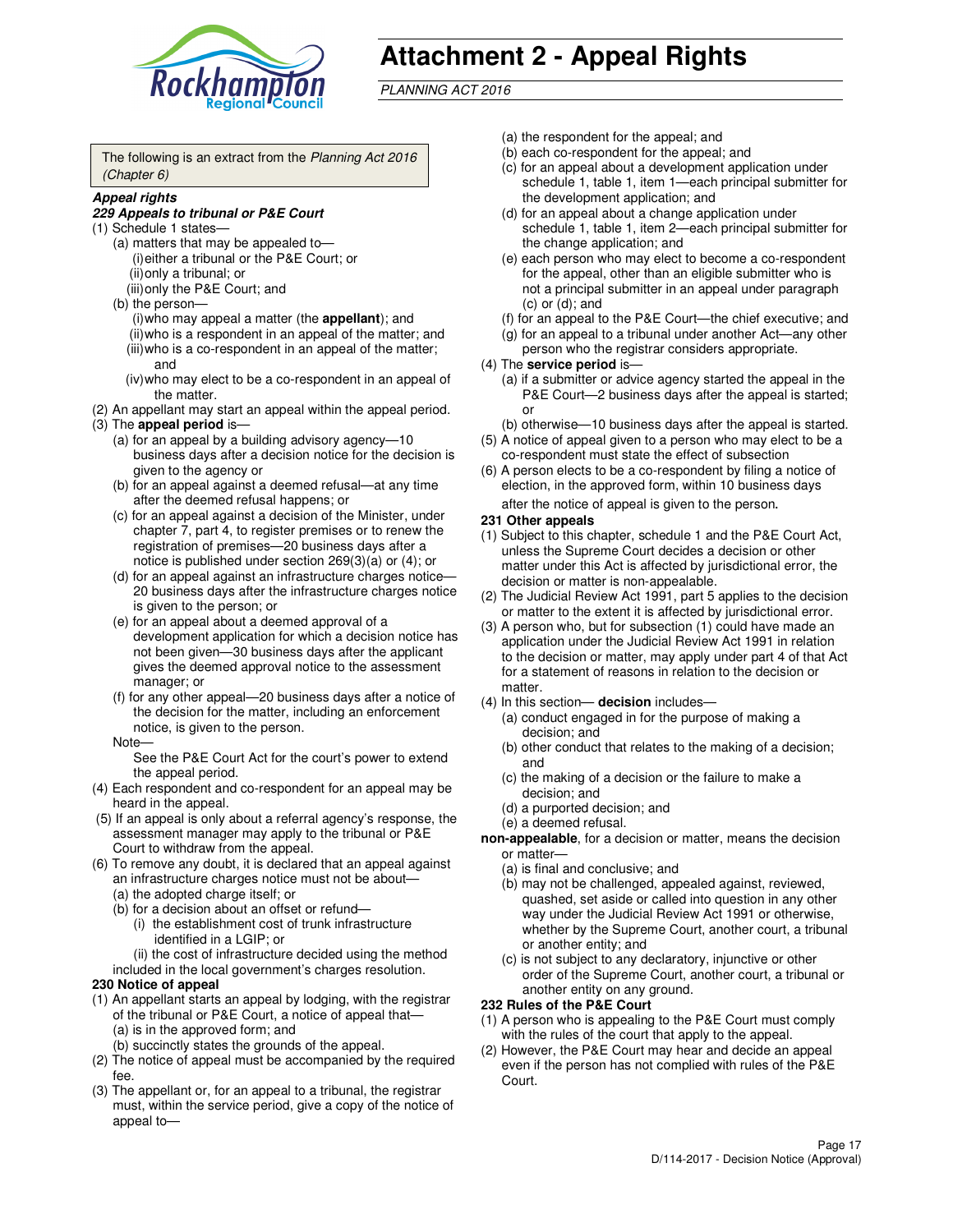

# **Appeal Rights**

PLANNING ACT 2016

# **Schedule 1**

## **Appeals section 229**

#### **1 Appeal rights and parties to appeals**

- (1) Table 1 states the matters that may be appealed to—(a) the P&E court; or (b) a tribunal.
- (2) However, table 1 applies to a tribunal only if the matter involves—
	- (a) the refusal, or deemed refusal of a development application, for—
	- (i) a material change of use for a classified building; or
	- (ii) operational work associated with building work, a retaining wall, or a tennis court; or
	- (b) a provision of a development approval for—
	- (i) a material change of use for a classified building; or
- (ii) operational work associated with building work, a retaining wall, or a tennis court; or
	- (c) if a development permit was applied for—the decision to give a preliminary approval for—
		- (i) a material change of use for a classified building; or
		- (ii) operational work associated with building work, a retaining wall, or a tennis court; or
	- (d) a development condition if—
		- (i) the development approval is only for a material change of use that involves the use of a building classified under the Building Code as a class 2 building; and
		- (ii) the building is, or is proposed to be, not more than 3 storeys; and
		- (iii) the proposed development is for not more than 60 sole-occupancy units; or
	- (e) a decision for, or a deemed refusal of, an extension application for a development approval that is only for a material change of use of a classified building; or
	- (f) a decision for, or a deemed refusal of, a change application for a development approval that is only for a material change of use of a classified building; or
	- (g) a matter under this Act, to the extent the matter relates to—
		- (i) the Building Act, other than a matter under that Act that may or must be decided by the Queensland Building and Construction Commission; or
		- (ii) the Plumbing and Drainage Act, part 4 or 5; or
	- (h) a decision to give an enforcement notice in relation to a matter under paragraphs (a) to (g); or
	- (i) a decision to give an infrastructure charges notice; or
	- (j) the refusal, or deemed refusal, of a conversion application; or
	- (k) a matter that, under another Act, may be appealed to the tribunal; or
	- (l) a matter prescribed by regulation.
- (3) Also, table 1 does not apply to a tribunal if the matter
	- involves—
	- (a) for a matter in subsection  $(2)(a)$  to  $(d)$ 
		- (i) a development approval for which the development application required impact assessment; and
		- (ii) a development approval in relation to which the assessment manager received a properly made submission for the development application; or
	- (b) a provision of a development approval about the identification or inclusion, under a variation approval, of a matter for the development.
- (4) Table 2 states the matters that may be appealed only to the P&E Court.
- (5) Table 3 states the matters that may be appealed only to the tribunal.
- (6) In each table—
	- (a) column 1 states the appellant in the appeal; and
	- (b) column 2 states the respondent in the appeal; and
	- (c) column 3 states the co-respondent (if any) in the appeal; and
	- (d) column 4 states the co-respondents by election (if any) in the appeal.
- (7) If the chief executive receives a notice of appeal under section 230(3)(f), the chief executive may elect to be a corespondent in the appeal.

| Table 1<br>Appeals to the P&E Court and, for certain matters, to a tribunal                                      |                                                                                                                                                                                                                            |                        |                                |
|------------------------------------------------------------------------------------------------------------------|----------------------------------------------------------------------------------------------------------------------------------------------------------------------------------------------------------------------------|------------------------|--------------------------------|
| 1. Development applications<br>An appeal may be made against-<br>(c) a provision of the development approval; or | (a) the refusal of all or part of the development application; or<br>(b) the deemed refusal of the development application; or<br>(d) if a development permit was applied for—the decision to give a preliminary approval. |                        |                                |
| Column 1                                                                                                         | Column 2                                                                                                                                                                                                                   | Column 3               | Column 4                       |
| Appellant                                                                                                        | Respondent                                                                                                                                                                                                                 | Co-respondent          | Co-respondent by election      |
|                                                                                                                  |                                                                                                                                                                                                                            | (if any)               | $($ if any $)$                 |
| The applicant                                                                                                    | The assessment                                                                                                                                                                                                             | If the appeal is about | 1 A concurrence agency that is |
|                                                                                                                  | manager                                                                                                                                                                                                                    | a concurrence          | not a co-respondent            |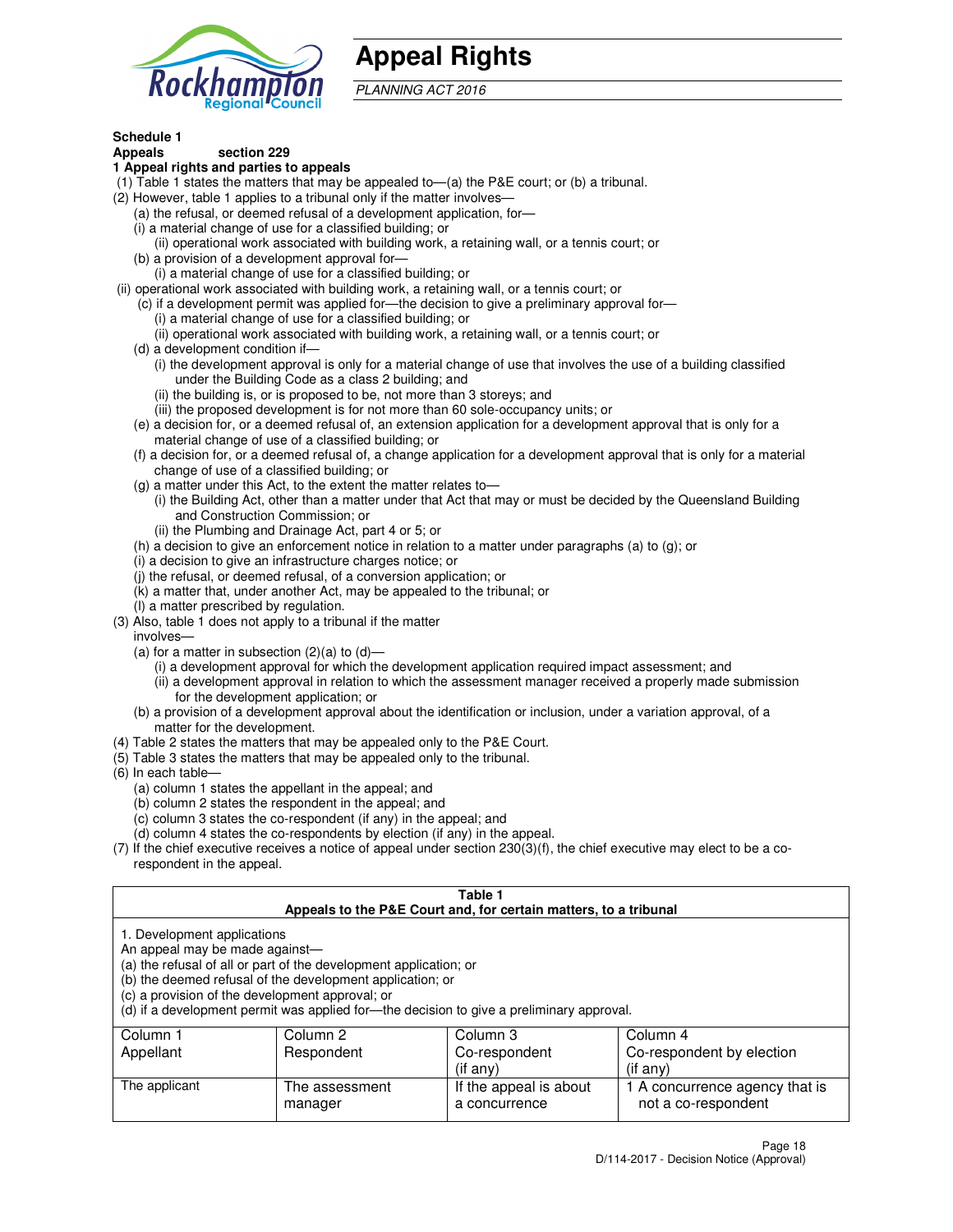| Table 1<br>Appeals to the P&E Court and, for certain matters, to a tribunal                                                                                                                             |                                                                                                                               |                                                                 |                                                                                                                                                                                                                                                                                                                                                 |
|---------------------------------------------------------------------------------------------------------------------------------------------------------------------------------------------------------|-------------------------------------------------------------------------------------------------------------------------------|-----------------------------------------------------------------|-------------------------------------------------------------------------------------------------------------------------------------------------------------------------------------------------------------------------------------------------------------------------------------------------------------------------------------------------|
|                                                                                                                                                                                                         |                                                                                                                               | agency's referral<br>response-the<br>concurrence agency         | 2 If a chosen Assessment<br>manager is the respondent-<br>the prescribed assessment<br>manager<br>3 Any eligible advice agency for<br>the application<br>4 Any eligible submitter for the<br>application                                                                                                                                        |
| 2. Change applications<br>An appeal may be made against-<br>(b) a deemed refusal of a change application.                                                                                               |                                                                                                                               |                                                                 | (a) a responsible entity's decision for a change application, other than a decision made by the P&E court; or                                                                                                                                                                                                                                   |
| Column 1<br>Appellant                                                                                                                                                                                   | Column <sub>2</sub><br>Respondent                                                                                             | Column 3<br>Co-respondent<br>(if any)                           | Column 4<br>Co-respondent by election<br>(if any)                                                                                                                                                                                                                                                                                               |
| 1 The applicant<br>2 If the responsible<br>entity is the<br>assessment<br>manager-an<br>affected entity that<br>gave a pre-request<br>notice or response<br>notice                                      | The responsible<br>entity                                                                                                     | If an affected entity<br>starts the appeal-the<br>applicant     | 1 A concurrence agency for the<br>development application<br>2 If a chosen assessment<br>manager is the respondent-<br>the prescribed assessment<br>manager<br>3 A private certifier for the<br>development application<br>4 Any eligible advice agency for<br>the change application<br>5 Any eligible submitter for the<br>change application |
| 3. Extension applications<br>An appeal may be made against-                                                                                                                                             | (a) the assessment manager's decision about an extension application; or<br>(b) a deemed refusal of an extension application. |                                                                 |                                                                                                                                                                                                                                                                                                                                                 |
| Column 1<br>Appellant                                                                                                                                                                                   | Column <sub>2</sub><br>Respondent                                                                                             | Column <sub>3</sub><br>Co-respondent<br>(if any)                | Column 4<br>Co-respondent by election<br>(if any)                                                                                                                                                                                                                                                                                               |
| 1 The applicant<br>1<br>For a matter other<br>2<br>than a deemed<br>refusal of an<br>extension<br>application $-$ a<br>concurrence<br>agency, other than<br>the chief executive,<br>for the application | The assessment<br>manager                                                                                                     | If a concurrence<br>agency starts the<br>appeal - the applicant | If a chosen assessment<br>manager is the respondent $-$ the<br>prescribed assessment manager                                                                                                                                                                                                                                                    |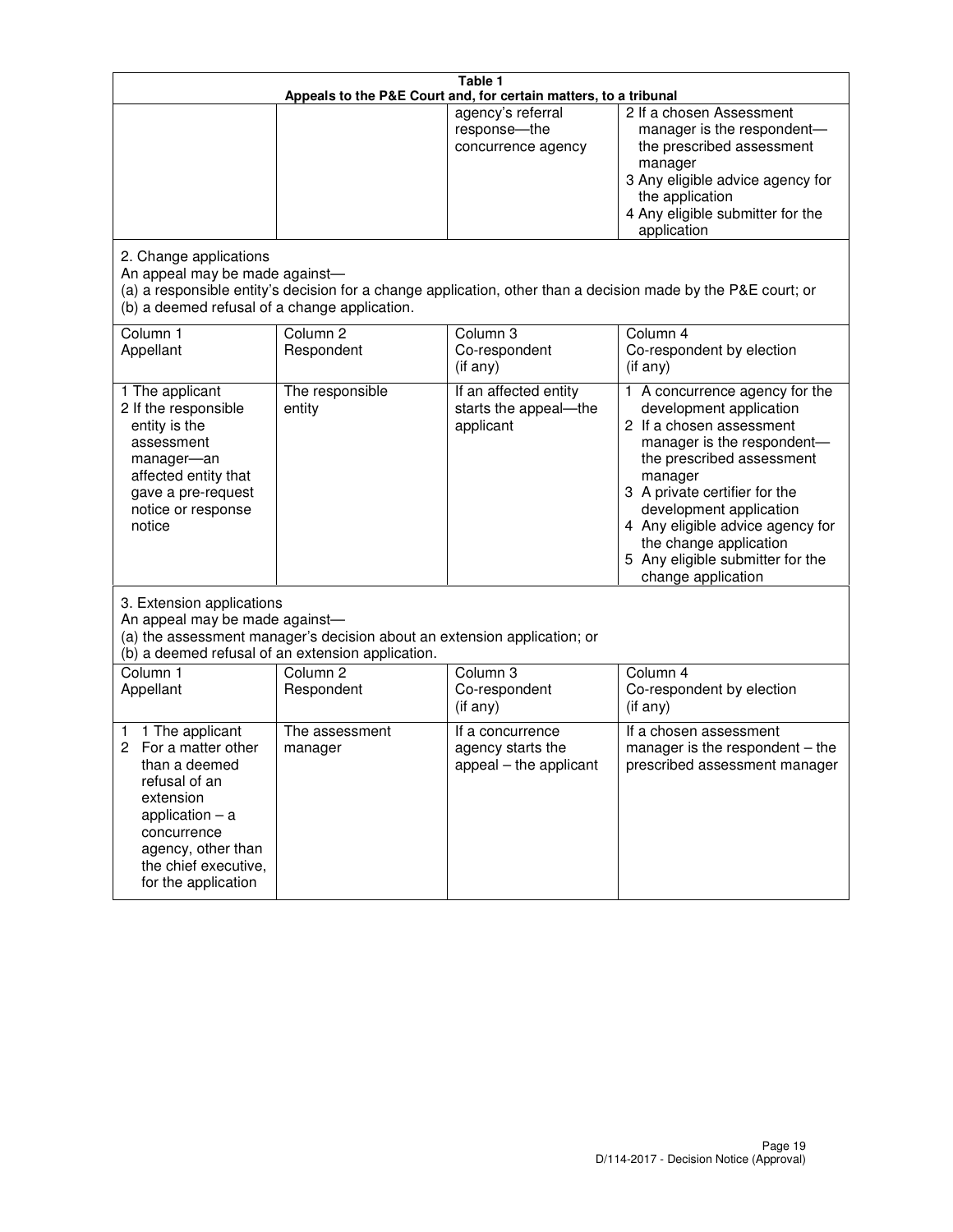#### **Table 1 Appeals to the P&E Court and, for certain matters, to a tribunal**

4. Infrastructure charges notices

An appeal may be made against an infrastructure charges notice on 1 or more of the following grounds

- a) The notice involved an error relating to
	- (i) The application of the relevant adopted charge; or
- Examples of errors in applying an adopted charge
	- The incorrect application of gross floor area for a non-residential development
	- Applying an incorrect 'use category', under a regulation, to the development
		- (i) The working out of extra demands, for section 120; or
		- (ii) An offset or refund; or
- b) The was no decision about an offset or refund; or
- c) If the infrastructure charges notice states a refund will be given the timing for giving the refund; or
- d) The amount of the charge is so unreasonable that no reasonable relevant local government could have imposed the amount.

| Column 1<br>Appellant                                    | Column 2<br>Respondent                                                    | Column 3<br>Co-respondent<br>$($ if any $)$ | Column 4<br>Co-respondent by election<br>$($ if any $)$ |
|----------------------------------------------------------|---------------------------------------------------------------------------|---------------------------------------------|---------------------------------------------------------|
| The person given the<br>Infrastructure charges<br>notice | The local government<br>that gave the<br>infrastructure charges<br>notice |                                             |                                                         |

5. Conversion applications

An appeal may be made against—

(a) the refusal of a conversion application; or

(b) a deemed refusal of a conversion application.

| Column 1<br>Appellant | Column 2<br>Respondent                                                  | Column 3<br>Co-respondent<br>$($ if any $)$ | Column 4<br>Co-respondent by election<br>$($ if any $)$ |
|-----------------------|-------------------------------------------------------------------------|---------------------------------------------|---------------------------------------------------------|
| The applicant         | The local government<br>to which the conversion<br>application was made |                                             |                                                         |

6. Enforcement notices

An appeal may be made against the decision to give an enforcement notice.

| Column 1<br>Appellant                      | Column 2<br>Respondent       | Column 3<br>Co-respondent<br>$($ if any $)$ | Column 4<br>Co-respondent by election<br>(if any)                                                                                                                          |
|--------------------------------------------|------------------------------|---------------------------------------------|----------------------------------------------------------------------------------------------------------------------------------------------------------------------------|
| The person given the<br>enforcement notice | The enforcement<br>authority |                                             | If the enforcement authority is<br>not the local government for<br>the premises in relation to which<br>the offence is alleged to have<br>happened-the local<br>government |

#### **Table 2 Appeals to the P&E Court only**

1. Appeals from tribunal

An appeal may be made against a decision of a tribunal, other than a decision under

section 252, on the ground of—

(a) an error or mistake in law on the part of the tribunal; or

(b) jurisdictional error.

| Column 1<br>Appellant                             | Column 2<br>Respondent                                    | Column 3<br>Co-respondent<br>$($ if any $)$ | Column 4<br>Co-respondent by election<br>$($ if any $)$ |
|---------------------------------------------------|-----------------------------------------------------------|---------------------------------------------|---------------------------------------------------------|
| A party to the<br>proceedings for the<br>decision | The other party to the<br>proceedings for the<br>decision | $\sim$                                      |                                                         |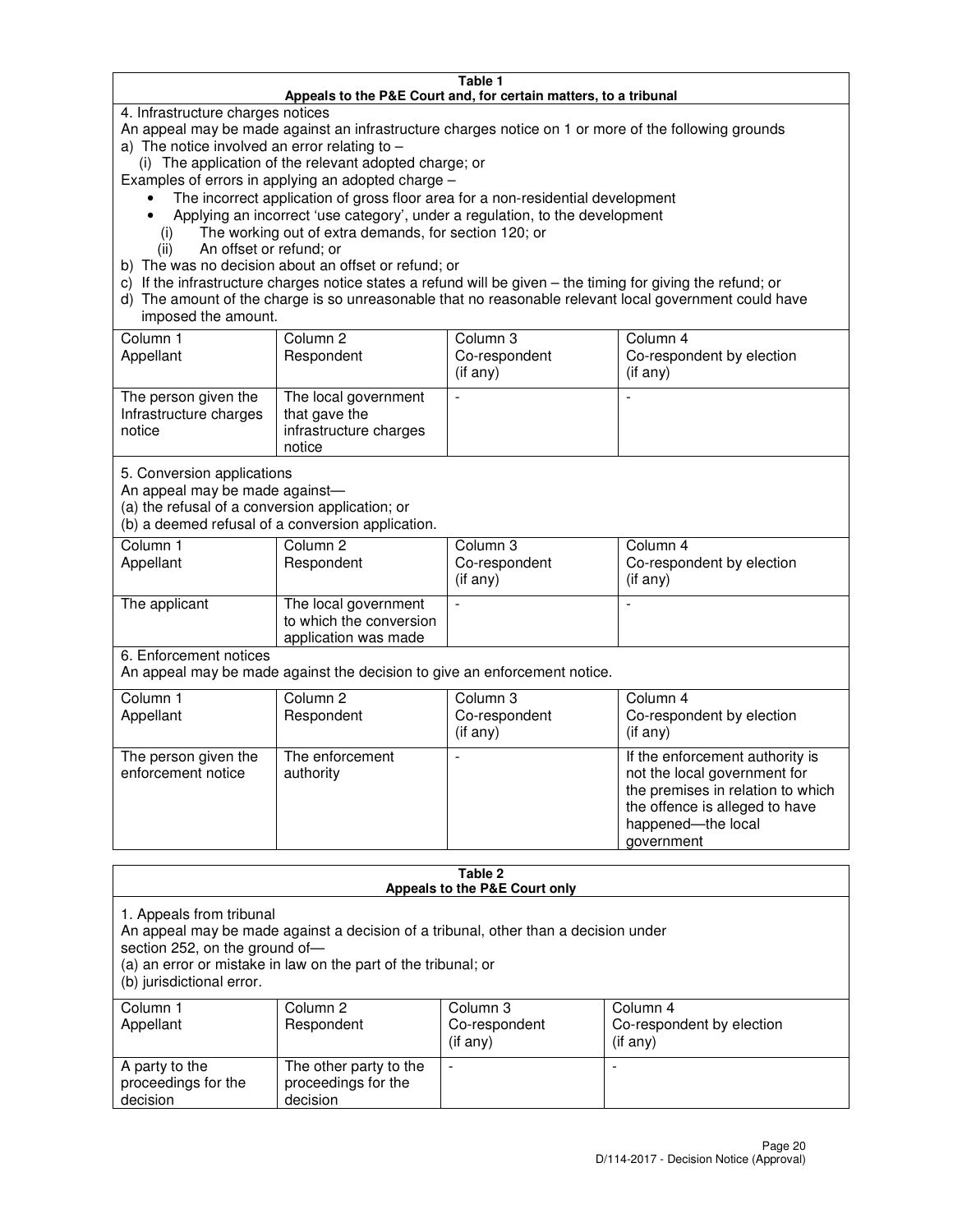#### **Table 2 Appeals to the P&E Court only**

2. Eligible submitter appeals

An appeal may be made against the decision to give a development approval, or an approval for a change application, to the extent that the decision relates to—

(a) any part of the development application for the development approval that required impact assessment; or (b) a variation request.

| Column 1<br>Appellant                                                                                                                                                                        | Column <sub>2</sub><br>Respondent                                                                                                                                                                                                       | Column 3<br>Co-respondent<br>(if any)                                                                                     | Column 4<br>Co-respondent by election<br>(i f any)                                                        |
|----------------------------------------------------------------------------------------------------------------------------------------------------------------------------------------------|-----------------------------------------------------------------------------------------------------------------------------------------------------------------------------------------------------------------------------------------|---------------------------------------------------------------------------------------------------------------------------|-----------------------------------------------------------------------------------------------------------|
| 1 For a development<br>application-an<br>eligible submitter for<br>the development<br>application<br>2 For a change<br>application-an<br>eligible submitter for<br>the change<br>application | 1 For a development<br>application-the<br>assessment<br>manager<br>2 For a change<br>application-the<br>responsible entity                                                                                                              | 1 The applicant<br>2 If the appeal is<br>about a concurrence<br>agency's referral<br>response---the<br>concurrence agency | Another eligible<br>submitter for the<br>application                                                      |
| required impact assessment; or<br>(b) a variation request.                                                                                                                                   | 3. Eligible submitter and eligible advice agency appeals<br>An appeal may be made against a provision of a development approval, or failure to<br>include a provision in the development approval, to the extent the matter relates to- |                                                                                                                           | (a) any part of the development application or the change application, for the development approval, that |
| Column 1<br>Appellant                                                                                                                                                                        | Column <sub>2</sub><br>Respondent                                                                                                                                                                                                       | Column 3<br>Co-respondent<br>(if any)                                                                                     | Column 4<br>Co-respondent by election<br>(if any)                                                         |
| 1 For a development<br>application-an<br>eligible submitter for<br>the development                                                                                                           | 1 For a development<br>application-the<br>assessment<br>manager                                                                                                                                                                         | 1 The applicant<br>2 If the appeal is<br>about a concurrence<br>agency's referral                                         | Another eligible submitter for the<br>application                                                         |

response—the concurrence agency

change application 4. Compensation claims

application 2 For a change application—an eligible submitter for

the change application 3 An eligible advice agency for the development application or

An appeal may be made against—

(a) a decision under section 32 about a compensation claim; or

2 For a change application—the responsible entity

(b) a decision under section 265 about a claim for compensation; or

(c) a deemed refusal of a claim under paragraph (a) or (b).

| Column 1<br>Appellant                      | Column 2<br>Respondent                                 | Column 3<br>Co-respondent<br>$(i$ f any) | Column 4<br>Co-respondent by election<br>(if any) |
|--------------------------------------------|--------------------------------------------------------|------------------------------------------|---------------------------------------------------|
| A person dissatisfied<br>with the decision | The local<br>government to which<br>the claim was made | -                                        |                                                   |
| 5. Registered premises                     |                                                        |                                          |                                                   |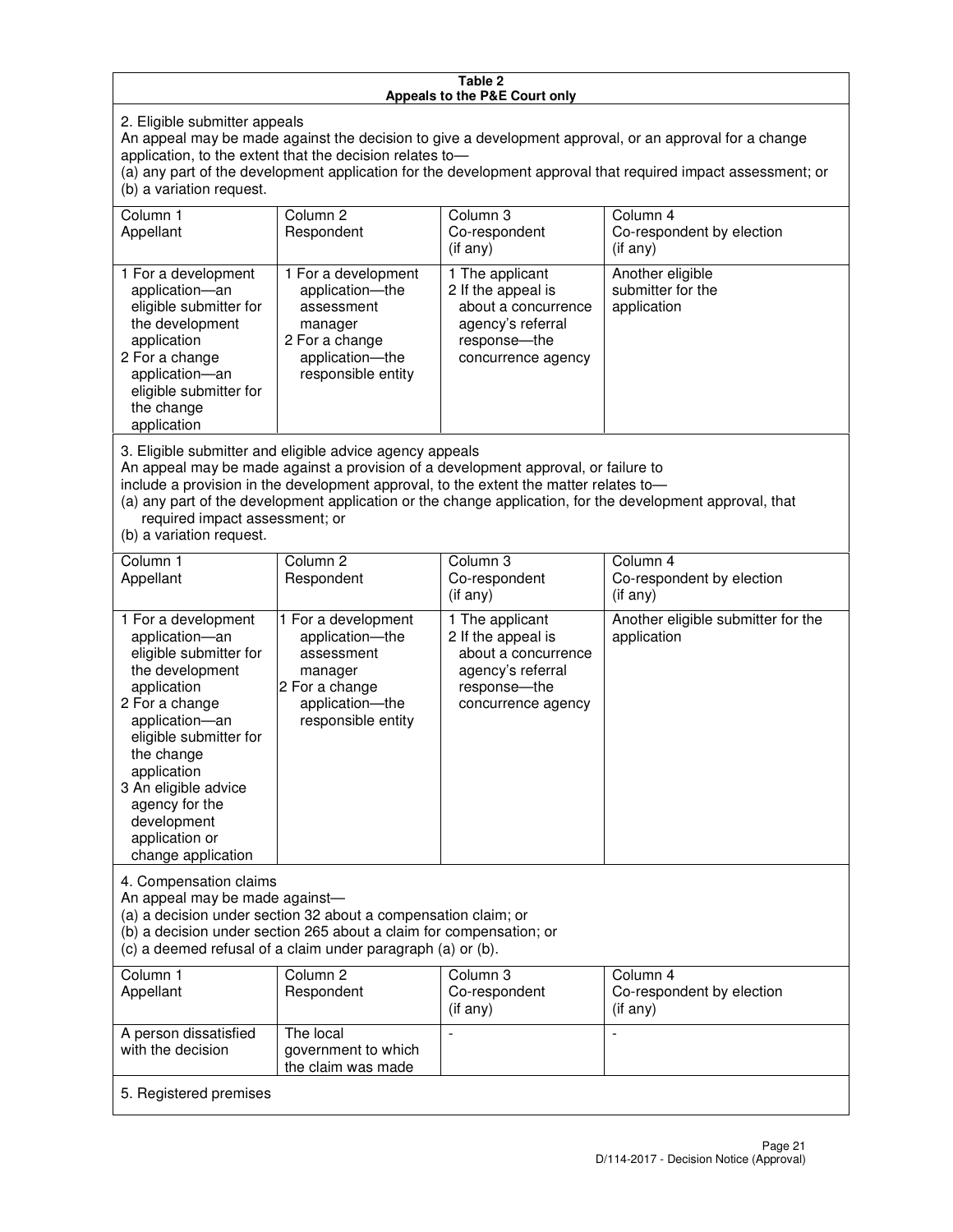| Table 2                                                                                                                                                                                                                                                                                                              |                                   |                                         |                                                                                                                                                                             |
|----------------------------------------------------------------------------------------------------------------------------------------------------------------------------------------------------------------------------------------------------------------------------------------------------------------------|-----------------------------------|-----------------------------------------|-----------------------------------------------------------------------------------------------------------------------------------------------------------------------------|
| Appeals to the P&E Court only<br>An appeal may be made against a decision of the Minister under chapter 7, part 4.                                                                                                                                                                                                   |                                   |                                         |                                                                                                                                                                             |
| Column 1                                                                                                                                                                                                                                                                                                             | Column <sub>2</sub>               | Column <sub>3</sub>                     | Column 4                                                                                                                                                                    |
| Appellant                                                                                                                                                                                                                                                                                                            | Respondent                        | Co-respondent<br>$($ if any $)$         | Co-respondent by election<br>(if any)                                                                                                                                       |
| 1 A person given a<br>decision notice about<br>the decision<br>2 If the decision is to<br>register premises or<br>renew the<br>registration of<br>premises-an owner<br>or occupier of<br>premises in the<br>affected area for the<br>registered premises<br>who is dissatisfied<br>with the decision                 | <b>The Minister</b>               | ÷,                                      | If an owner or occupier starts the<br>appeal – the owner of the<br>registered premises                                                                                      |
| 6. Local laws<br>An appeal may be made against a decision of a local government, or conditions applied,<br>under a local law about-<br>(a) the use of premises, other than a use that is the natural and ordinary consequence of prohibited<br>development; or<br>(b) the erection of a building or other structure. |                                   |                                         |                                                                                                                                                                             |
| Column 1<br>Appellant                                                                                                                                                                                                                                                                                                | Column 2<br>Respondent            | Column 3<br>Co-respondent<br>(if any)   | Column 4<br>Co-respondent by election<br>(if any)                                                                                                                           |
| A person who-<br>(a) applied for the<br>decision; and<br>(b) is dissatisfied with<br>the decision or<br>conditions.                                                                                                                                                                                                  | The local government              |                                         |                                                                                                                                                                             |
|                                                                                                                                                                                                                                                                                                                      |                                   | Table 3<br>Appeals to the tribunal only |                                                                                                                                                                             |
| 1. Building advisory agency appeals<br>An appeal may be made against giving a development approval for building work to the extent the building<br>work required code assessment against the building assessment provisions.                                                                                         |                                   |                                         |                                                                                                                                                                             |
| Column 1<br>Appellant                                                                                                                                                                                                                                                                                                | Column <sub>2</sub><br>Respondent | Column 3<br>Co-respondent<br>(if any)   | Column 4<br>Co-respondent by election<br>(if any)                                                                                                                           |
| A building advisory<br>agency for the<br>development application<br>related to the approval                                                                                                                                                                                                                          | The assessment<br>manager         | The applicant                           | 1 A concurrence agency for the<br>development application<br>related to the approval<br>2 A private certifier for the<br>development application<br>related to the approval |
| 3. Certain decisions under the Building Act and the Plumbing and Drainage Act<br>An appeal may be made against a decision under-<br>(a) the Building Act, other than a decision made by the Queensland Building and Construction Commission; or<br>(b) the Plumbing and Drainage Act, part 4 or 5.                   |                                   |                                         |                                                                                                                                                                             |
| Column 1<br>Appellant                                                                                                                                                                                                                                                                                                | Column <sub>2</sub><br>Respondent | Column 3<br>Co-respondent<br>(if any)   | Column 4<br>Co-respondent by election<br>(if any)                                                                                                                           |